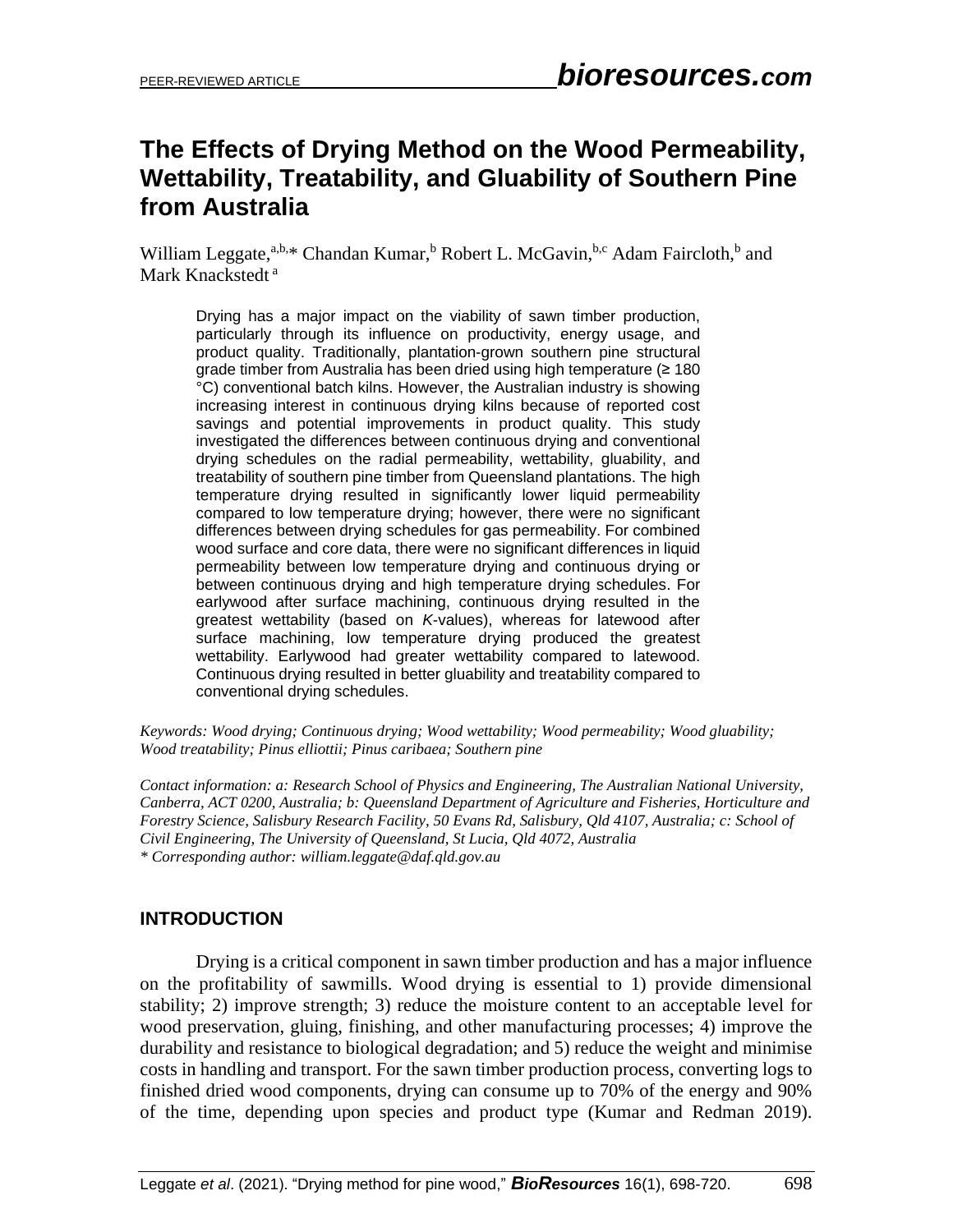Therefore, drying is often considered the bottleneck of the production process (Redman 2017; Kumar and Redman 2019).

In Australia, for more than 25 years, the most common drying method for sawn timber of southern pine (*Pinus elliottii* (PEE), *Pinus caribaea* (PCH), and PEE × PCH: the hybrid between these two species), and other exotic (to Australia) pines such as radiata pine (*Pinus radiata*) has been high temperature conventional batch kiln drying, where temperatures can exceed 180 °C, and drying times can be less than 12 h. However, internationally, the relatively new continuous drying (CD) kiln technology for kiln drying structural softwood sawn timber is increasingly replacing conventional kilns (Oliveira and Lazarescu 2018; Kumar and Redman 2019; Windsor Engineering Group 2020). The CD method results in major reductions in energy usage and drying costs. Timber stacks dried in typical CD kilns pass through the kiln in opposite directions on two tracks, so that heat coming off the dried, exiting timber preheats the timber packs entering the drying process, and moisture coming off the undried timber conditions the dry timber. This energy-efficient process happens at both ends. Significant thermal energy efficiencies of approximately 30% can be achieved with CD kilns, with several other reported benefits for product quality (Friday Offcuts 2011; Kumar and Redman 2019). The Australian softwood processing industry is showing interest in this technology due to anticipated savings in energy and production costs. However, the effects of this drying method on dried wood quality and key wood properties such as permeability, wettability, gluability, and treatability are unknown for plantation-grown southern pine timber in Australia. The wood quality and characteristics of southern pine grown in plantations in Australia are expected to vary from those of southern pine in the USA due to differences in genotypes, silviculture, climate, and other growing conditions. The hybrid pine (PEE  $\times$  PCH) now dominates exotic softwood plantations and log supply in Queensland, Australia, with approximately 94,100 ha planted and an annual log production soon to exceed 1 million cubic meters per year (Leggate *et al*. 2019).

Permeability is a measure of the ease with which liquids and gases flow through a porous substance under the influence of a pressure gradient (Comstock 1968; Tesoro 1973; Booker 1990; Milota *et al*. 1995; Hansmann *et al*. 2002; Lee *et al.* 2008; Leggate *et al*. 2019). The permeability of wood influences many of its important processing and utilization properties, including gluing, drying, preservation, wood modification systems, pulping, finishing, and even durability (Fogg 1968; Tesoro 1973; Hansmann *et al*. 2002; Zimmer *et al*. 2014; Leggate *et al*. 2019).

Wood permeability is significantly influenced by drying conditions (Bamber 1972; Booker 1990; Booker and Evans 1994; Hansmann *et al*. 2002; Lee *et al.* 2008; Ahmed *et al*. 2012, 2013; Tarmian *et al*. 2020). Many studies have shown that higher temperature drying tends to increase permeability because of effects on the wood microstructure such as the collapse of thin-walled cells resulting in interstitial spaces; rupturing in the pit torus, pit borders, and cell walls; and creation of micro-checks caused by the high temperature drying process that improves liquid penetration (Tiemann 1910; Weiss 1912; Booker and Evans 1994; Zhang and Cai 2008; Lande *et al*. 2010). Drying conditions also influence the movement and modification of natural resin in the wood, which can then influence permeability (Booker and Evans 1994; Winandy *et al*. 2001). However, no studies have reported the effects of continuous drying on the permeability of Queensland-grown southern pine.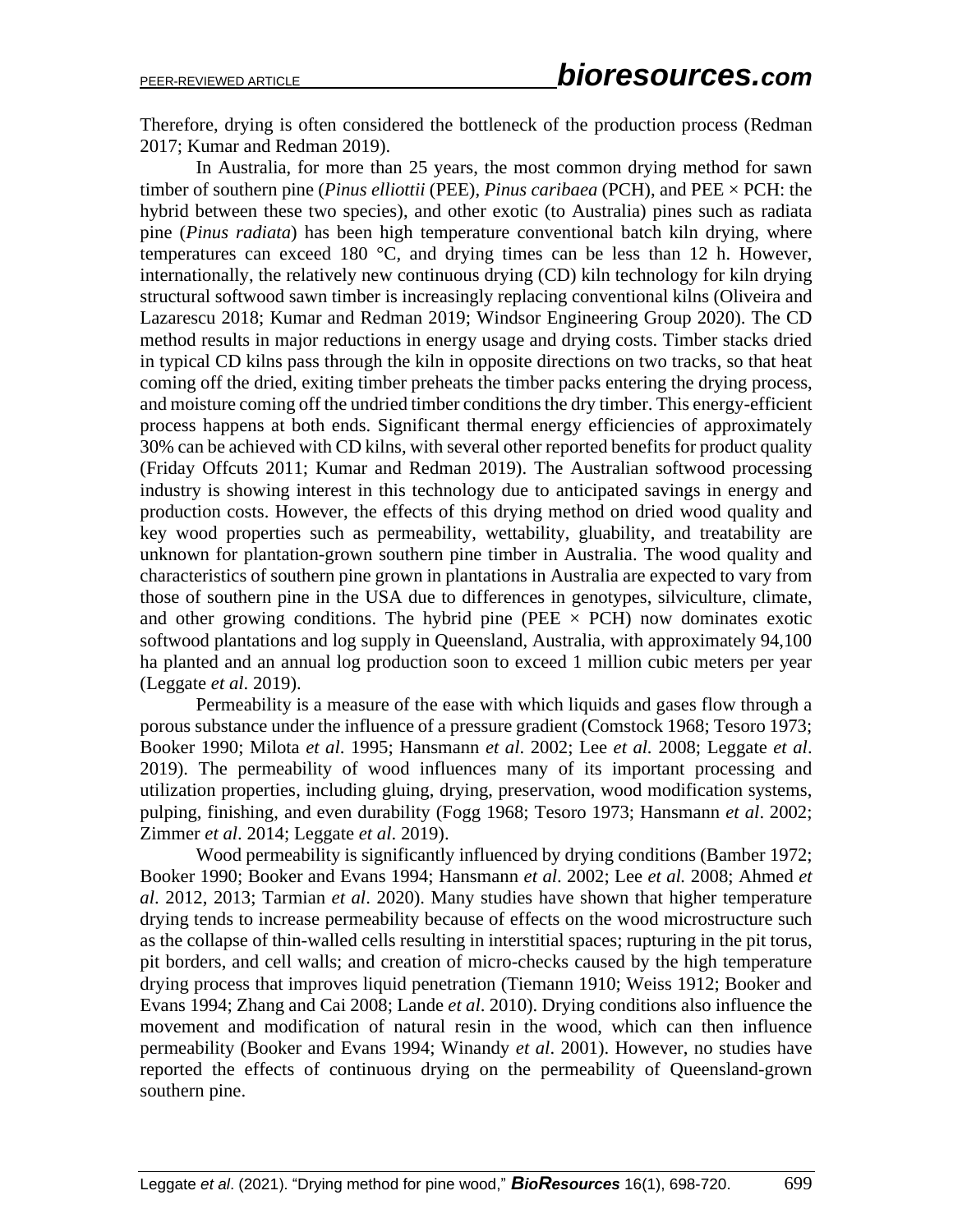Wettability refers to an adherend's ability to attract a liquid, such as an adhesive (Hovanec 2015). Adequate wetting of the surfaces of wood adherends is necessary to achieve a strong adhesive bond (Wellons 1980; River *et al*. 1991; Hovanec 2015). A typical method used to assess wood wettability is liquid droplet contact angle measurement (Leggate *et al*. 2020). Wood surfaces which have been exposed to a high temperature condition can experience surface inactivation or reduced wettability, and higher temperature drying reduces wood wettability (Sernek 2002; Šernek *et al*. 2004; Navickas *et al.* 2015).

The gluing of wood is a mainstream manufacturing process, with large volumes of southern pine timber being glued to produce engineered wood products such as glued laminated timber (glulam). Understanding the impacts of different drying conditions on timber gluability is important for optimising the manufacture of glued wood products and avoiding bond performance problems and product failures.

Wood treatment with chemicals such as preservatives, fire retardants, and water repellents is used to improve the performance of wood. In Australia, the majority of the southern pine sawn timber production is treated with insecticides and/or fungicides to prevent degradation in service. Treatability measures the extent to which a porous material such as wood can be impregnated with liquids such as wood preservatives (Tarmian *et al*. 2020). The treatability of wood is usually measured by the amount of uptake of preservative solution, active ingredient penetration, and retention. Wood treatability is usually closely related to wood permeability, so factors that affect wood permeability can be expected to similarly affect wood treatability (Siau 1984). However, no significant link was found between the method of drying and treatability in studies by Lebow *et al*. (2006) and Jewell *et al.* (1990) on southern pine species from the USA, although a non-significant trend was found by Jewell *et al*. (1990), indicating that higher temperature schedules may increase preservative penetration.

Given the strong interest by the Australian softwood industry to investigate continuous drying methods, attracted by the promoted benefits of potential energy usage reductions and cost savings, this study sought to overcome the scarcity of information on the effects of this drying method on key wood performance criteria. This study directly compared the effects of continuous kiln drying *versus* conventional drying methods on the permeability, wettability, gluability, and treatability of southern pine timber from Queensland, Australia.

## **EXPERIMENTAL**

#### **Sample Preparation from Unseasoned Timber**

Fifty-six boards of backsawn, unseasoned (average moisture content (MC) of 84%) southern pine timber with nominal dimensions of 100 mm  $\times$  38 mm  $\times$  6000 mm (width (W)  $\times$  thickness (T)  $\times$  length (L)) were obtained from a major commercial sawmill in Queensland, Australia. Samples of 100 mm  $\times$  38 mm  $\times$  900 mm (W  $\times$  T  $\times$  L) (nominal dimensions) were cut from each board and then randomly allocated to three different drying regimes (Fig. 1). The 900-mm lengths were immediately end-sealed with a polyurethane sealant (Sikaflex, Sika AG, Baar, Switzerland), weighed (for MC monitoring during drying), wrapped in plastic, and then stored in a cold room at 4 °C until the drying experiments commenced.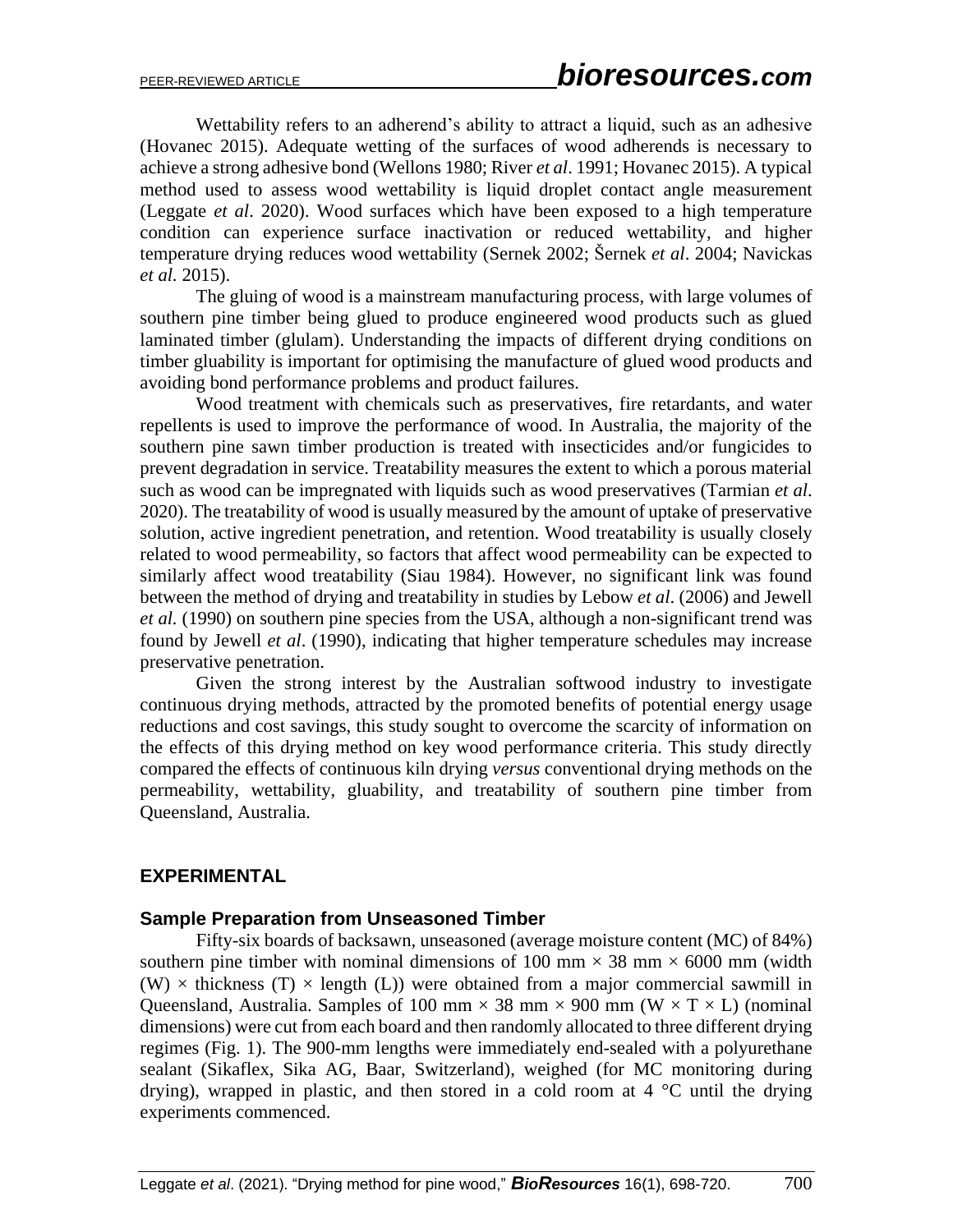

**Fig. 1.** Sample cutting from green boards for drying experiments

## **Drying**

Table 1 provides details on the three different drying regimes adopted. The low temperature drying was performed initially in a constant environment chamber set at 20 °C and 45% relative humidity (RH) (approximately 8% equilibrium moisture content (EMC)) for 384 h (16 d). The boards were then dried in an experimental kiln at 40  $\degree$ C dry bulb temperature (DB) and 48% RH (approximately 8% EMC) with an air velocity of 3 m/s for 52 h. The total drying time of the low temperature dried boards was 436 h (approximately 18 d). High temperature drying was undertaken in an experimental kiln with a schedule representative of typical high temperature drying schedules used for drying softwood structural-grade sawn timber in Australia. Set points ranged from 25 °C to 180 °C DB, 7.3% to 82% RH, 0% to 12% EMC, and 3 m/s to 7 m/s air flow depending on the stage of the drying schedule. The total drying time was 477 min (8 h). Continuous drying was undertaken in an experimental kiln with a schedule representative of typical drying conditions targeted with continuous drying kilns for structural-grade softwood timber. Set points ranged from 25 °C to 115 °C DB, 34% to 100% RH, 2.3% to 23% EMC, and 3 m/s to 5.5 m/s air flow depending on the stage of the drying schedule. The total drying time was 36 h.

| Drying Group                               | Maximum Drying Temperature<br>(°C) | Number of Samples |
|--------------------------------------------|------------------------------------|-------------------|
| Low Temperature Drying<br>Schedule         | 40                                 | 35                |
| <b>Continuous Drying Schedule</b>          | 115                                | 29                |
| <b>High Temperature Drying</b><br>Schedule | 180                                | 33                |

|  | Table 1. Maximum Temperature and Sample Number for Each Drying Group |  |  |
|--|----------------------------------------------------------------------|--|--|
|  |                                                                      |  |  |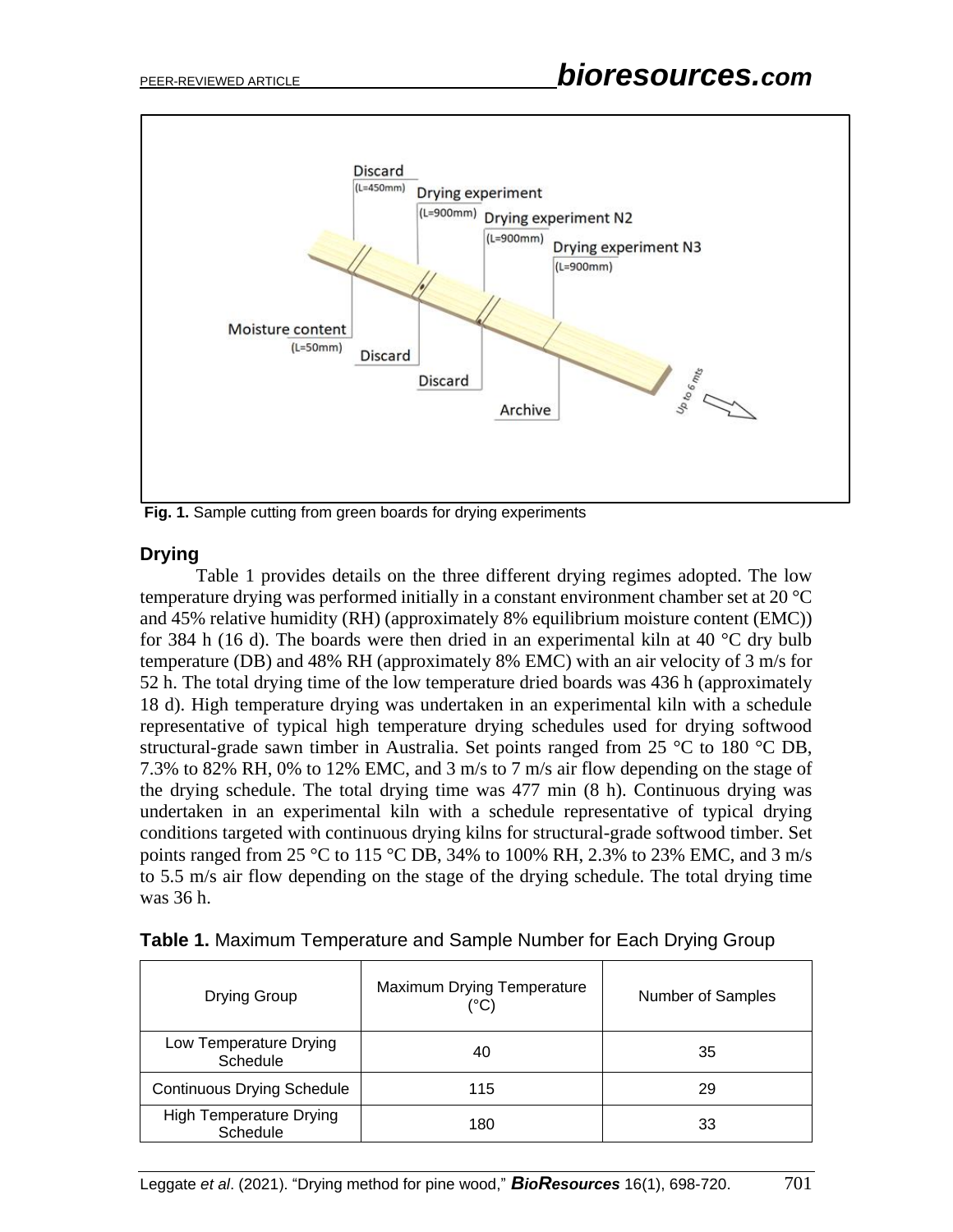Moisture content was monitored throughout the drying process using load cells and board weight. After kiln drying, all boards were conditioned to 12% MC in a constant environment chamber set at 20 °C and 65% RH (12% EMC) until board weight stabilised.

## **Sample Preparation from Dried Timber**

After conditioning, a 450-mm-length piece was removed from each 900-mm dried board. Samples were then obtained from the surface and core (mid-board thickness) of the 450-mm piece for the determination of permeability, gluability, and treatability as shown in Fig. 2. An additional sample from the full cross section was also obtained for wettability tests (Fig. 2).



**Fig. 2.** Sample cutting from dried boards for permeability, treatability, gluability, and wettability tests

# **Permeability**

The methodology adopted for the permeability tests was similar to that adopted by Leggate *et al*. (2020). Samples for the permeability tests were 24 mm in diameter and 8 mm in thickness (flow direction). The edge of each sample was coated with epoxy resin on its lateral surface to direct gas and liquid movement in the radial direction to measure only the wood radial permeability.

Radial permeability measurements were undertaken using a POROLUX 1000 porometer (IB-FT GmbH, Berlin, Germany). Both gas and liquid permeability were measured, with gas permeability tests undertaken before liquid permeability tests. For gas permeability, samples were subjected to pressurized, atmospheric air until the pressure reached the target pressure of 4000 millibars. For liquid permeability, samples were subjected to pressurized water (non-distilled) with a constant pressure of 4000 millibars for 5 min. Permeability was calculated in accordance with Darcy's law (Eq. 1),

$$
Q = K \cdot \frac{A}{L} \cdot \frac{1}{\eta} \Delta P \tag{1}
$$

in which *Q*, *K*, *A*, *L*, *η*, and  $\Delta P$  are the liquid or air volume flow rate (m<sup>3</sup>/s), the permeability of the wood  $(m^2)$ , area perpendicular to the liquid flow  $(m^2)$ , the sample length in the direction of flow (m), the dynamic viscosity of the liquid or air (Pa∙s), and the pressure decrease (Pa), respectively (Kucerová 2012).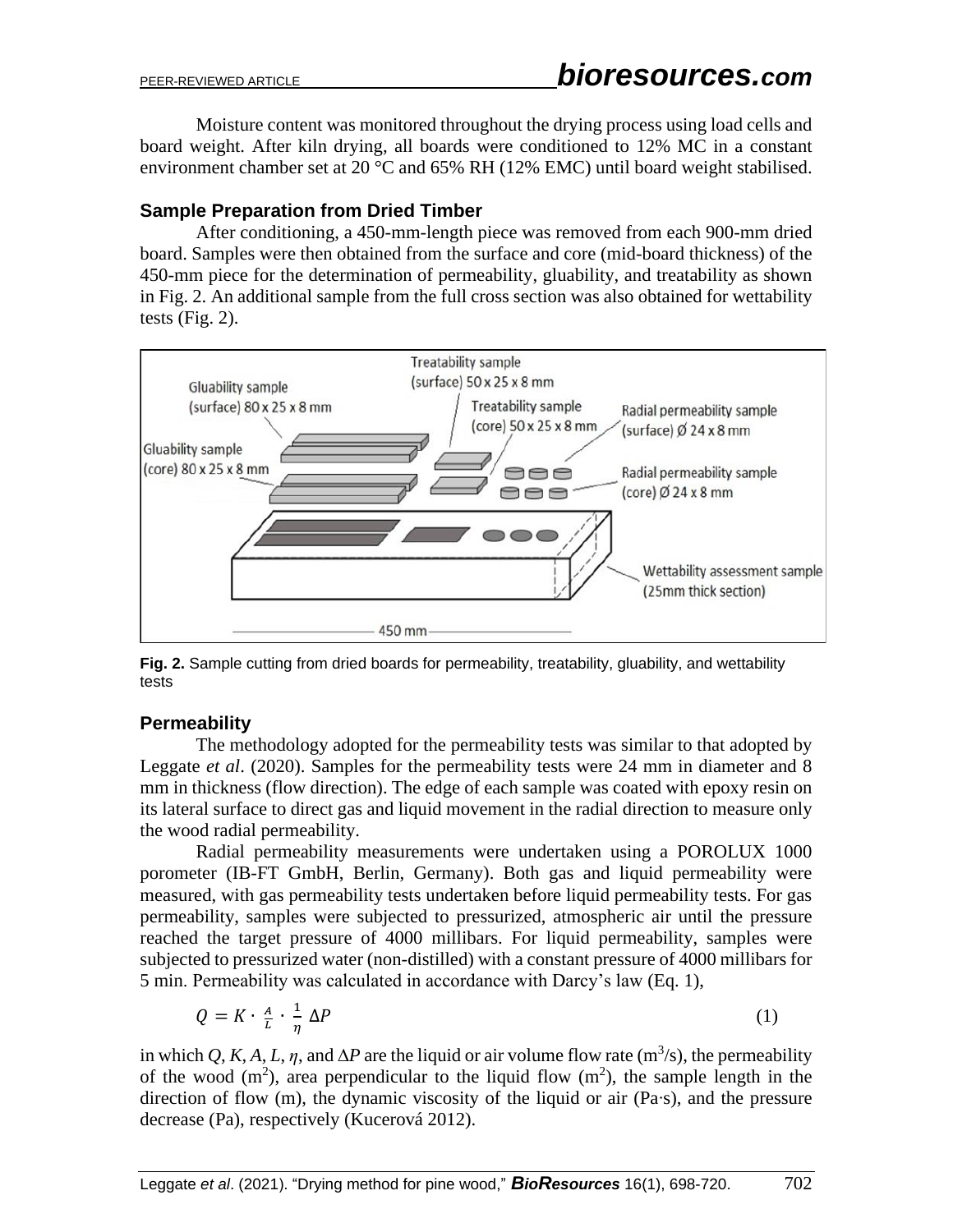#### **Wettability**

The wettabilities of the samples were determined using the sessile drop method, by measuring the contact angle of a drop of pure water on the timber surface (Fig. 3) (Burch 2015; Leggate *et al*. 2020). Testing followed the methodology developed by Leggate *et al*. (2020). The contact angle is the angle that the liquid forms when in contact with a solid, as shown in Fig. 3 (Burch 2015). Because the tendency of a liquid to spread increases as contact angle decreases, the determination of contact angles is a useful inverse measure of wettability (Zisman 1964; Leggate *et al*. 2020). Contact angles were measured before and immediately after surface machining to a 1.5-mm depth. The surface machining was undertaken using a Ledinek Rotoles 400 D-S (Hoče, Slovenia) face miller with a feed rate of 45 m/min and a cutter speed of 2100 rpm (57 m/s). Contact angles were measured on both earlywood and latewood for each sample.

An electronic pipette (Labco electronic pipettor, Labco Limited, Lampeter, UK) was mounted on a stand, so that the default position of the pipette tip was approximately 20 mm from the sample surface. The pipette could be moved vertically towards the sample surface to place a water droplet onto the sample surface but automatically retracted once manual control was released. A video camera (Samsung Galaxy A20, Samsung, Seoul, South Korea) was positioned approximately 10 mm in front of the sample and level with the timber surface. The camera was used to record the process of the droplet being applied and spreading on the sample surface. A clip-on macro lens (Apexel, APL-24XMH, Shenzhen Apexel Technology Co., Ltd, Shenzhen, Guangdong, China) was attached to the camera to provide adequate magnification of the droplet. The macro lens and camera combined provided a total of approximately  $50\times$  magnification ( $21\times$  from the macro lens and approximately  $2.5 \times$  from the camera). The camera was securely mounted to prevent movement and vibration. A droplet of  $1 \mu L$  of water (HPLC grade) was dispensed from the pipette per test. The pipette was manually repositioned towards the sample surface to aid dispensing and then immediately retracted once the droplet moved onto the sample surface. The process of the droplet dispensing and at least 10 s following were recorded by video.

For each sample, screenshots of the video were saved as images at specific times. The first image was taken once the pipette had applied the droplet on the surface (Fig. 4a). Then, one image was taken per second for 10 s, providing a total of 11 contact angle images. These images were processed by the open-source image-processing software ImageJ (IJ 1.46r) (U.S. National Institutes of Health, Bethesda, MD, USA) (Schneider *et al*. 2012) with the contact angle plugin (Lamour *et al*. 2010) (Fig. 4b). For each image measurement with the software, two points were manually selected at the intersection of solid-liquid-air interfaces (marked by an arrow in Fig. 4a) to define the baseline, and four points were selected along the drop profile. The software contact angle plugin then fitted the points with the sphere approximation or ellipse approximation and calculated the contact angle.



**Fig. 3.** Contact angle *(θ)* for a liquid droplet on a solid surface (Burch 2015; Leggate *et al*. 2020)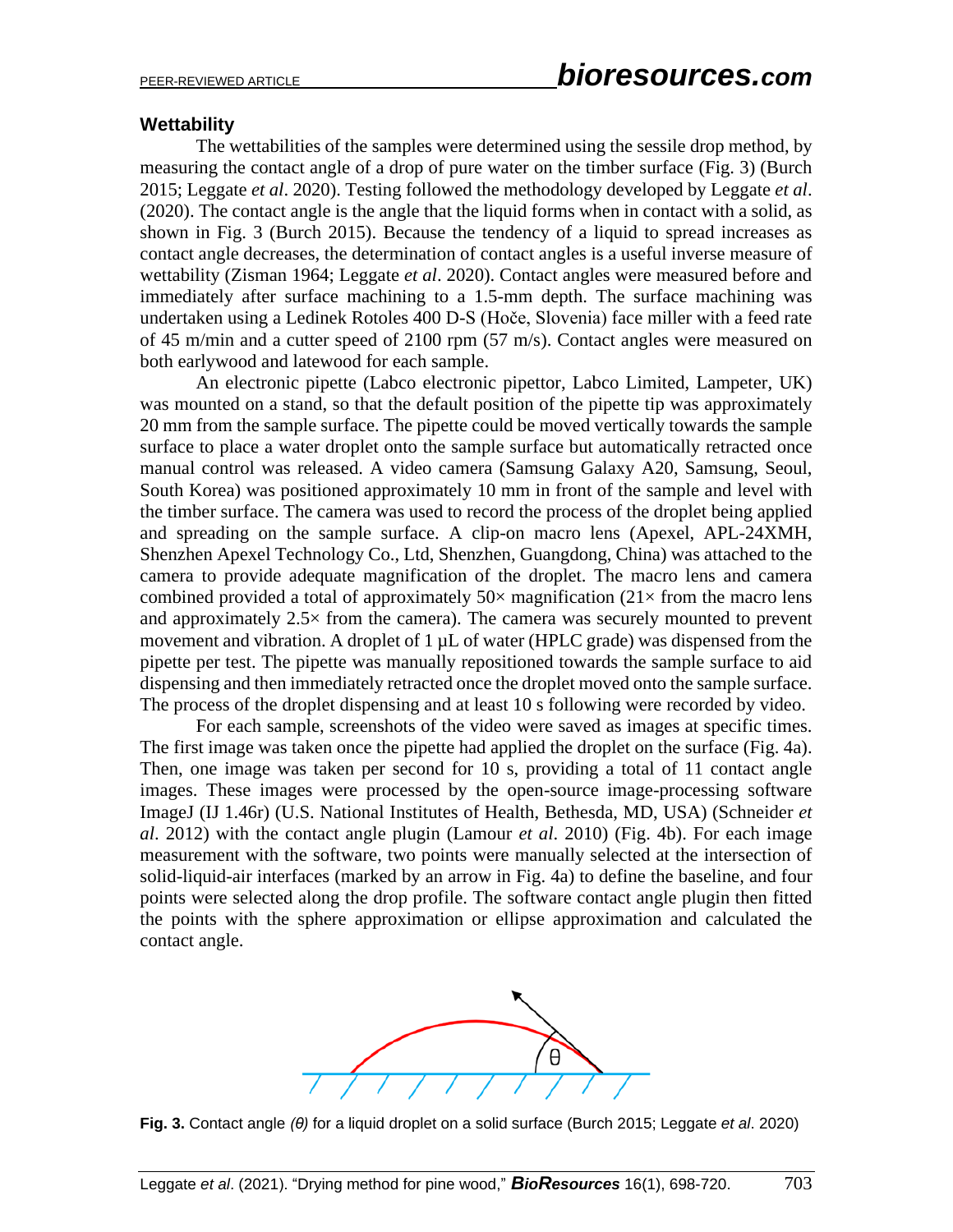

**Fig. 4.** Water droplet in contact with timber surface: (a) a drop of water on timber surface and (b) the same drop processed with the software (the image is inverted as part of the processing) (Leggate *et al*. 2020).

The change in contact angle over time was assessed using the wettability model developed by Shi and Gardner (2001) for wood. This wettability model has been adopted by many researchers for assessing the wettabilities of various wood surfaces (Qin *et al*. 2014; Burch 2015; Wang *et al*. 2015; Leggate *et al*. 2020). The model was developed to quantify the change in contact angle over time. The wetting model is shown in Eq. 2,

$$
\theta = \frac{\theta_{\rm i}\theta_{\rm e}}{\theta_{\rm i} + (\theta_{\rm e} - \theta_{\rm i})\exp[k\left(\frac{\theta_{\rm e}}{\theta_{\rm e} - \theta_{\rm i}}\right)t]}
$$
(2)

where  $\theta_i$  is the initial contact angle at time 0 s,  $\theta_e$  is the equilibrium contact angle (for the data of this study, at the test time of 10 s),  $t$  is time (s), and  $K$  is the constant intrinsic relative contact angle decrease rate (1/s). The *K*-value represents the rate at which a liquid spreads and penetrates across or into the wood substrate (Shi and Gardner 2001; Burch 2015; Leggate *et al*. 2020). A high *K*-value represents a liquid that quickly spreads and/or penetrates into the wood surface, while a low *K*-value represents a liquid that slowly spreads and/or slowly penetrates into the wood surface. A *K*-value of zero represents no change between initial and equilibrium contact angles (Burch 2015). The nonlinear least squares method was used to estimate the *K*-value of the nonlinear model using RStudio (Studio Version 1.1.453, RStudio, Boston, MA, USA) (Baty *et al*. 2015). The contact angle values at the times 0 s and 10 s were assigned as the initial  $(\theta_i)$  and equilibrium  $(\theta_e)$  contact angles, respectively. For a typical exponential decay of a contact angle *vs.* time curve, the *K* values were approximately between 0.1 to 1.0 (Burch 2015); therefore the initial value of *K* was assigned to 0.3.

#### **Gluability**

Lap shear specimens were prepared from the surfaces and cores of samples from each drying group (Fig. 2) following the principles of the European Standard BS EN 205 (2016). The lap shear specimens were prepared with samples that had been machined using the face miller with a feed speed of 45 m/min and a cutter speed of 3000 rpm (82 m/s). The depth of face milling was 1.5 mm. The lap shear sample dimensions are shown in Fig. 5. The adhesive-bonded overlap in the lap shear samples was 10 mm (Fig. 5).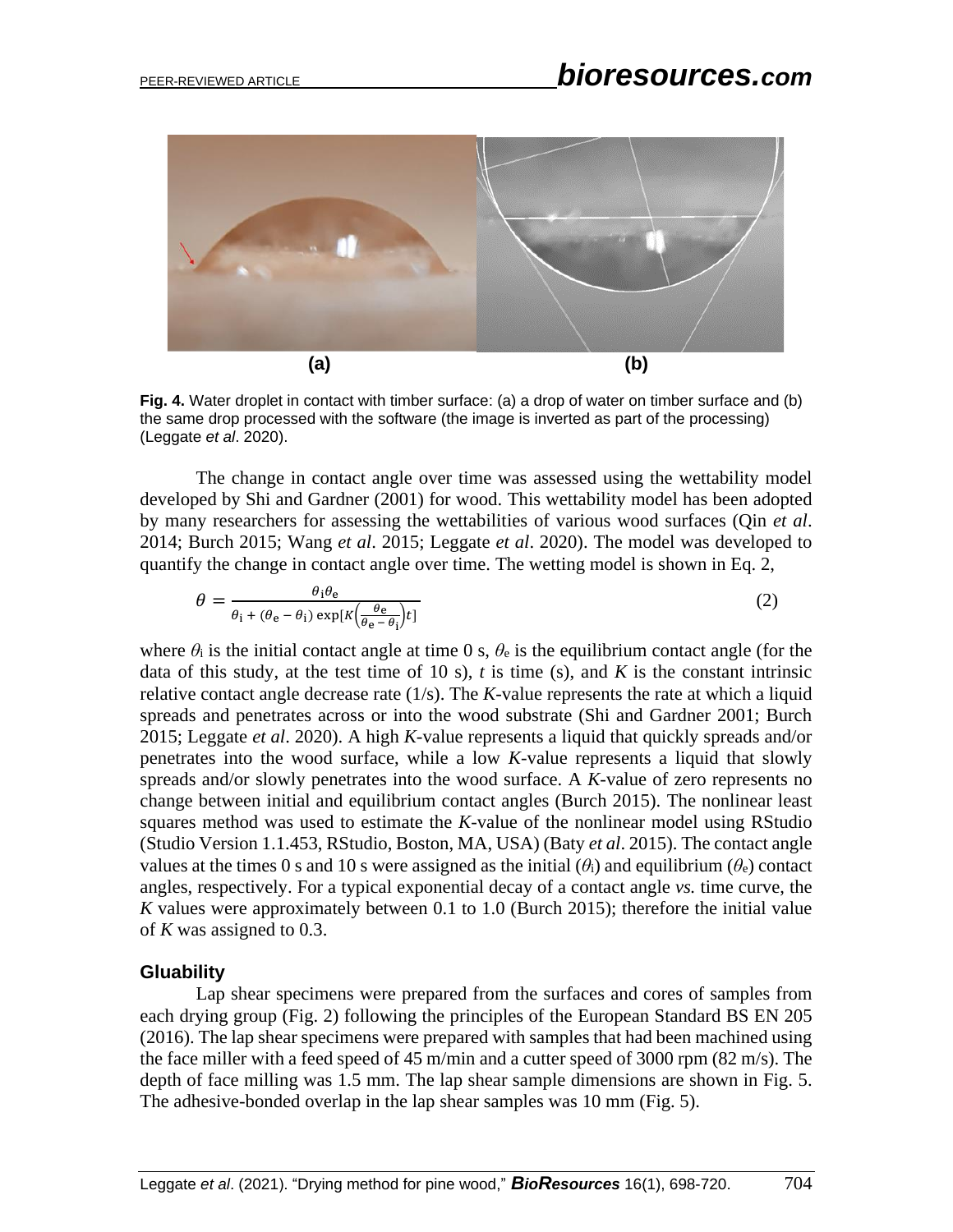The application of adhesive commenced within 20 min of surface machining. A one-component moisture-curing polyurethane (1C-PUR) adhesive (Jowat Jowapur 681.40, Jowat SE, Detmold, Germany) was used. This glue type is representative of a typical glue used commercially in softwood structural glulam production. In accordance with the technical data sheet for this adhesive, the lap shears had 1C-PUR applied at a spread rate of 250  $g/m^2$  (gsm). Open assembly time was 10 s, and closed assembly time was 5 min to 20 min.

The lap shear samples were then pressed at 0.8 MPa for a minimum of 100 min. After pressing, the lap shear samples were then conditioned in a constant environment chamber set at 20  $\degree$ C and 65% RH (12% EMC) for a minimum of 7 d before tensile strength testing.



**Fig. 5.** Lap shear sample dimensions

Lap shear tensile testing was performed using a universal testing machine (AG-100X, Shimadzu Corporation, Kyoto, Japan) testing rig fitted with a 100-kN load cell with a crosshead displacement rate of 1.5 mm/min. The data were processed using Trapezium X single cycle software (Version 1.5.1, Shimadzu Corporation, Kyoto, Japan). The lap shears had a minimum of 40 mm of each end clamped into the jaws of the testing rig before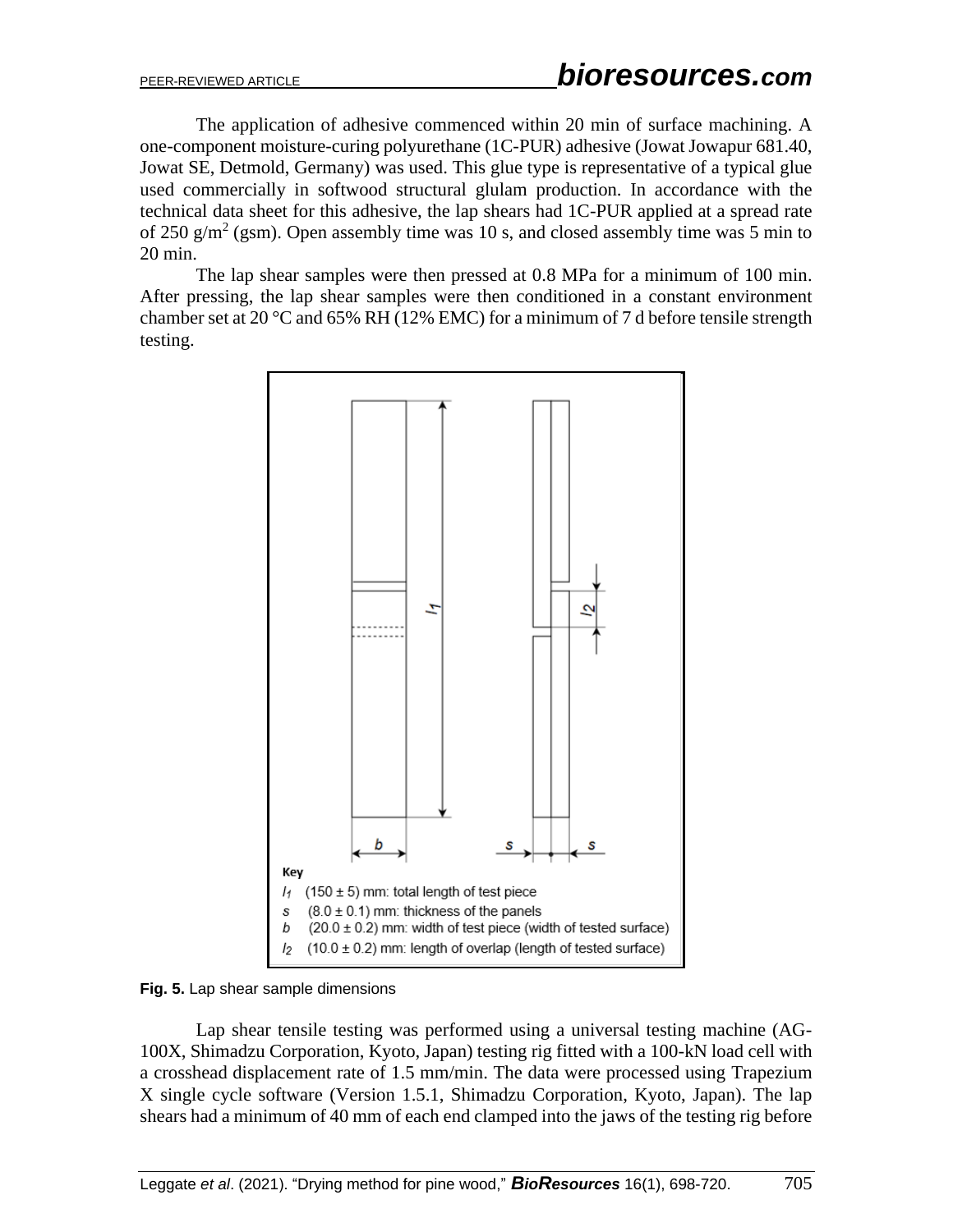being loaded in tension until failure. The maximum force applied to reach failure was recorded. The tensile shear strength  $(\tau)$  (MPa) was then calculated using Eq. 3:

$$
\tau = \frac{F_{\text{max}}}{l_2 b} \tag{3}
$$

where  $F_{\text{max}}$  is the applied maximum force (N),  $l_2$  is the length of the bonded test surface (mm), and *b* is the width of the bonded test surface (mm).

## **Treatability**

The treatability sample dimensions were 25 mm  $\times$  8 mm  $\times$  50 mm (W  $\times$  T  $\times$  L). The samples were weighed before and after being immersed in an alkaline copper quaternary (ACQ) wood preservative solution (0.7% concentration) for 2 h. The 2-h immersion time was deliberately chosen so that the treatment did not result in 100% cross section penetration, which would not have allowed comparisons of copper penetration differences between samples. The change in sample weight was used to determine the ACQ solution uptake in  $L/m<sup>3</sup>$ . The treated samples were then dried and cut in half, and spot tests were conducted on the end-matched transverse surfaces to determine the preservative penetration (on one surface) and heartwood presence (on the other matching surface). Copper penetration was determined by a spot test according to the Australian and New Zealand standard AS/NZS 1605.2 (2018). The presence of heartwood on the end-matching face of the other half of the sample was determined according to AS/NZS 1605.2 (2018). Heartwood content overall was less than 1% and any heartwood containing pieces were not included in the data analysis. The image-processing software was used to quantify the copper penetration area in each sample.

## **Statistical Analysis**

Statistical analysis was performed using the open-source statistical package RStudio (Studio Version 1.1.453, RStudio, Boston, MA, USA) (Baty *et al*. 2015) Both analysis of variance (ANOVA) and pairwise comparisons using Fisher's protected least significant difference (LSD) test were used. Both liquid and gas permeability data were transformed using natural log to stabilise the variance before conducing pairwise comparisons using Fisher's protected LSD test using GenStat (Version 19, VSN International, Hemel Hempstead, UK).

# **RESULTS AND DISCUSSION**

## **Permeability**

Results of the gas and liquid permeability tests are shown in Tables 2 and 3 and Figs. 6 and 7.

The differences between the drying groups in gas permeability were not significant (Tables 2 and 3). Considering combined surface and core test data, the high temperature drying resulted in a significantly lower liquid permeability compared to low temperature drying (Table 2). For combined data, there were no significant differences in liquid permeability between low temperature and continuous drying or between continuous and high temperature drying (Table 2). In all cases shown in Table 3 and Figs. 6 and 7, mean gas and liquid permeabilities were greatest with surface samples, compared to core samples. This result is most likely a consequence of the greater incidence of checking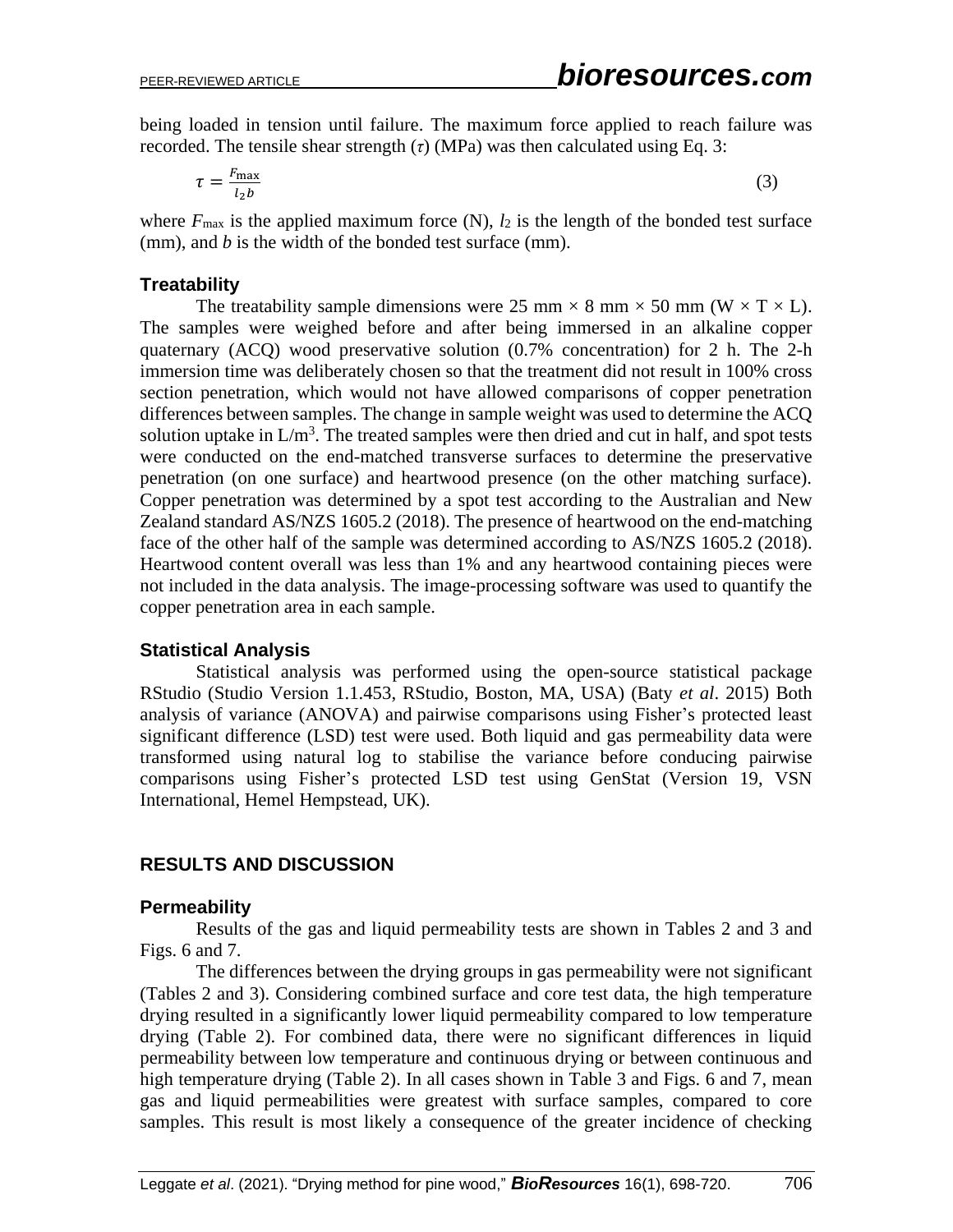observed in surface samples compared to core samples. For gas permeability, there were no significant differences within or between groups for surface permeability compared to core permeability. However, surface liquid permeability was significantly greater compared to core liquid permeability for the continuous and high temperature dried samples (Table 3).

| <b>Table 2.</b> Summary of Permeability Results for Each Drying Group (Combined |  |
|---------------------------------------------------------------------------------|--|
| surface and core data)                                                          |  |

| Drying Group                                      | <b>Mean Gas Permeability</b><br>(mD) | <b>Mean Liquid Permeability</b><br>(mD) |
|---------------------------------------------------|--------------------------------------|-----------------------------------------|
| Low Temperature<br><b>Drying Schedule</b>         | 107a                                 | $13.04^a$                               |
| <b>Continuous Drying</b><br>Schedule              | 96a                                  | $12.98^{ab}$                            |
| <b>High Temperature</b><br><b>Drying Schedule</b> | 80 <sup>a</sup>                      | 5.97 <sup>b</sup>                       |

Note: Means followed by the same letter in the same column are not significantly different  $(0.05)$ . mD = millidarcies.

**Table 3.** Summary of Permeability Results for Surface and Core Samples of Each Drying Group

| Drying Group            | Surface or Core | <b>Mean Gas Permeability</b><br>(mD) | <b>Mean Liquid Permeability</b><br>(mD) |
|-------------------------|-----------------|--------------------------------------|-----------------------------------------|
| Low Temperature         | Surface         | 147a                                 | 17 <sub>abc</sub>                       |
| <b>Drying Schedule</b>  | Core            | 98 <sup>a</sup>                      | 12 <sup>a</sup>                         |
| Continuous Drying       | Surface         | 104a                                 | 16 <sup>a</sup>                         |
| Schedule                | Core            | 88 <sup>a</sup>                      | 10 <sub>pcq</sub>                       |
| <b>High Temperature</b> | Surface         | 81 <sup>a</sup>                      | gab                                     |
| <b>Drying Schedule</b>  | Core            | 79 <sup>a</sup>                      | 5 <sup>c</sup>                          |

Means followed by the same letter in the same column are not significantly different (0.05).  $mD =$ millidarcies.

The greater mean permeability of low temperature schedule dried timber compared to high temperature schedule dried timber in this study is contrary to other studies which have shown the opposite result of a greater permeability with greater temperature drying (Booker and Evans 1994; Zhang and Cai 2008; Lande *et al*. 2010), although there are contradictory reports about the effects of drying method on wood permeability and treatability (Tarmian *et al*. 2020). The reasons presented for the reported trend of greater permeability with higher temperature drying include the effects of high temperature drying schedules on the wood microstructure, such as the collapse of thin-walled cells resulting in the creation of interstitial spaces; rupturing in pit torus, pit borders, and cell walls; creation of micro-checks caused by the high temperature drying process, improving liquid penetration; and mobilisation and dispersal of natural wood resin (Tiemann 1910; Weiss 1912; Booker and Evans 1994; Winandy *et al*. 2001; Zhang and Cai 2008; Lande *et al*. 2010).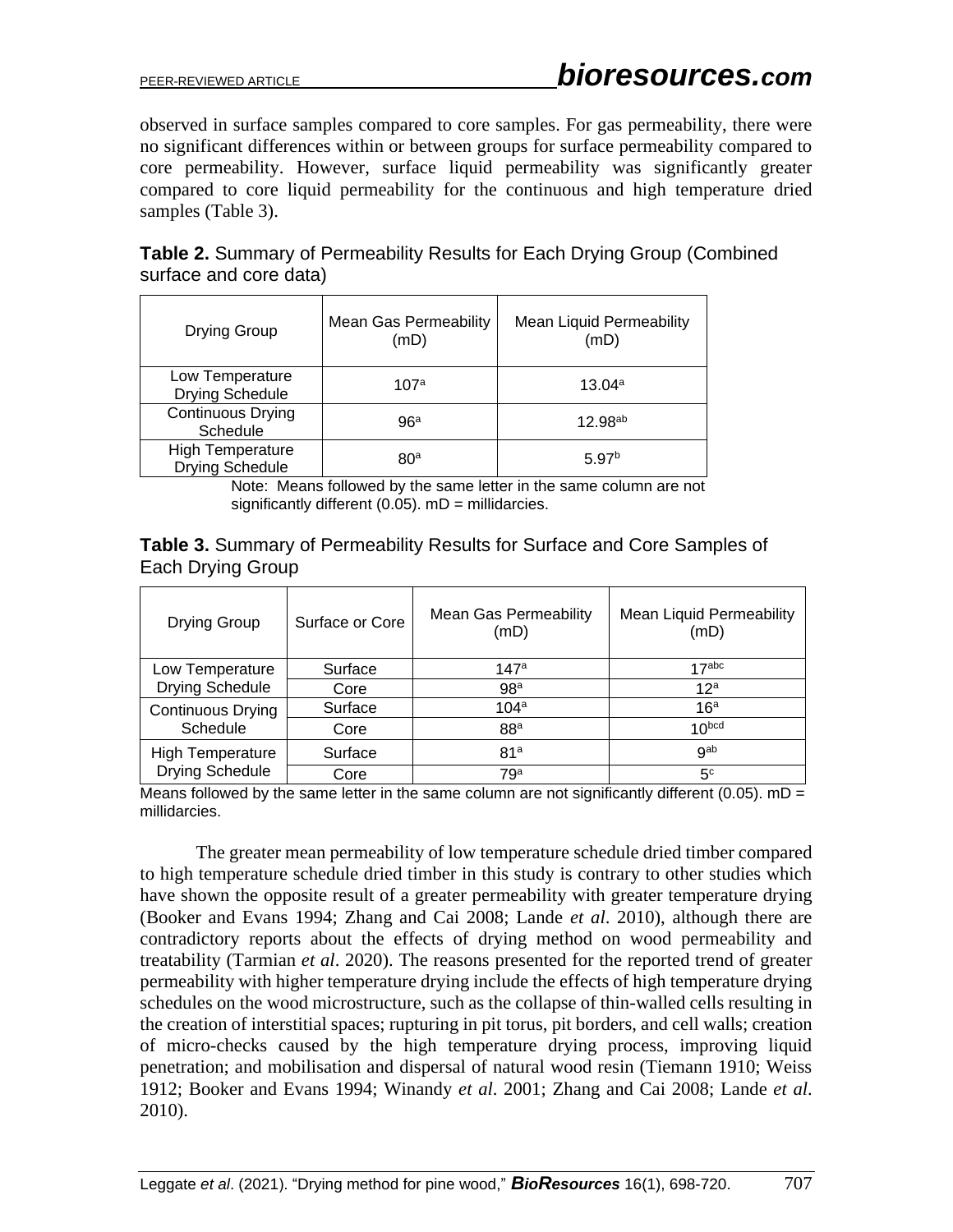

Fig. 6. Gas permeabilities of surface and core samples from each drying group (CD= Continuous Drying; HTD=High Temperature Drying; LTD=Low Temperature Drying)



**Fig. 7.** Liquid permeabilities of surface and core samples from each drying group (CD= Continuous Drying; HTD=High Temperature Drying; LTD=Low Temperature Drying)

Even though, in this study, the low temperature drying resulted in the greatest mean gas and liquid permeabilities for the combined data and for the surface and core, it resulted in the lowest median surface gas and liquid permeabilities. Further investigations on the reasons for the differences in permeability between the different drying groups are warranted. These studies should include assessments on changes in wood anatomy and resin distribution caused by drying schedules that might influence permeability.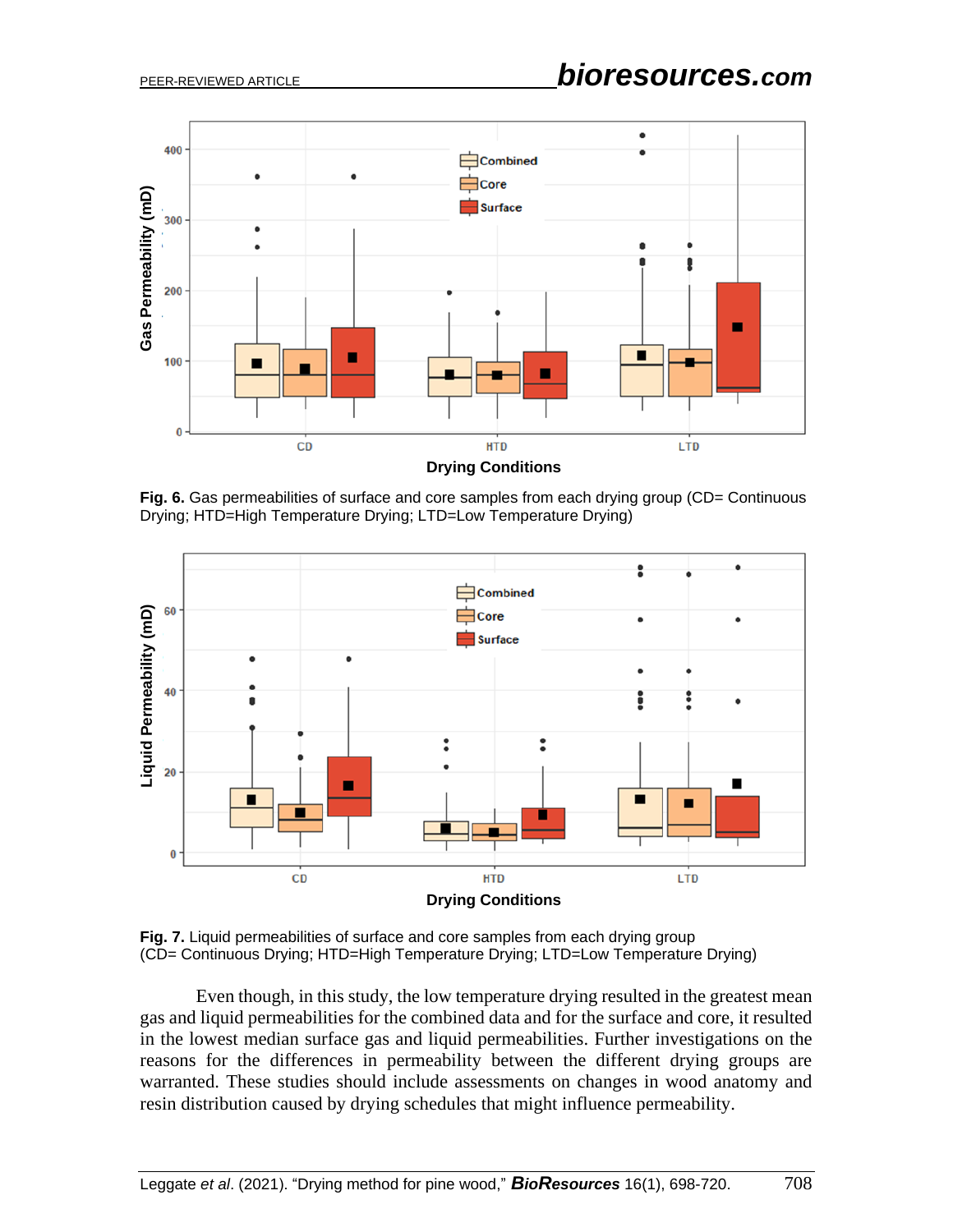Gas permeability was much greater than liquid permeability (for overall data, on average, approximately nine times greater). Due to greater viscosity, molecular size, and liquid-wood interactions, liquid permeability is usually much lower than gas permeability (Taghiyari 2012; Rezende *et al*. 2018; Leggate *et al*. 2019, 2020). There was also a significant positive relationship ( $\mathbb{R}^2 = 0.68$ ,  $p < 0.001$ ) between gas and liquid permeabilities, as shown in Fig. 8. This result was consistent with other studies by Leggate *et al*. (2019, 2020), who also reported a significant positive relationship between the gas and liquid permeabilities of plantation grown southern pine from Queensland, Australia.



**Fig. 8.** Relationship between gas and liquid permeabilities

#### **Wettability**

Across all drying groups for all data combined, contact angles were significantly reduced, and therefore wettability increased, over the 10-s test time period ( $p < 0.001$ ) (Table 4 and Figs. 9 and 10). This result reflected the typical wetting process, which includes the formation of a contact angle between the surface and the droplet, the spreading of the droplet on the surface, and then the penetration of the droplet into the sample (Leggate *et al*. 2020). However, different trends were observed for pre-machining *versus* post-machining, with the pre-machining samples having significantly greater contact angles for all data combined ( $p < 0.001$ ) and therefore lower wettabilities compared to the post-machining samples (Table 4). Additionally, pre-machining contact angles throughout the 10-s test time remained much greater, no less than 45°, whereas post machining contact angles decreased much faster, reaching  $0^{\circ}$  in many cases very quickly (less than 3 s) (Figs. 9 and 10). The increased wettability of the wood surface after machining is the reason that wood usually undergoes a surface machining process such as planing prior to gluing. Surface machining increases the wettability of the wood surface by activating the wood surface through the removal of extractives (which have migrated to the surface) and contaminants (*e*.*g*., dust and dirt) (Leggate *et al*. 2020).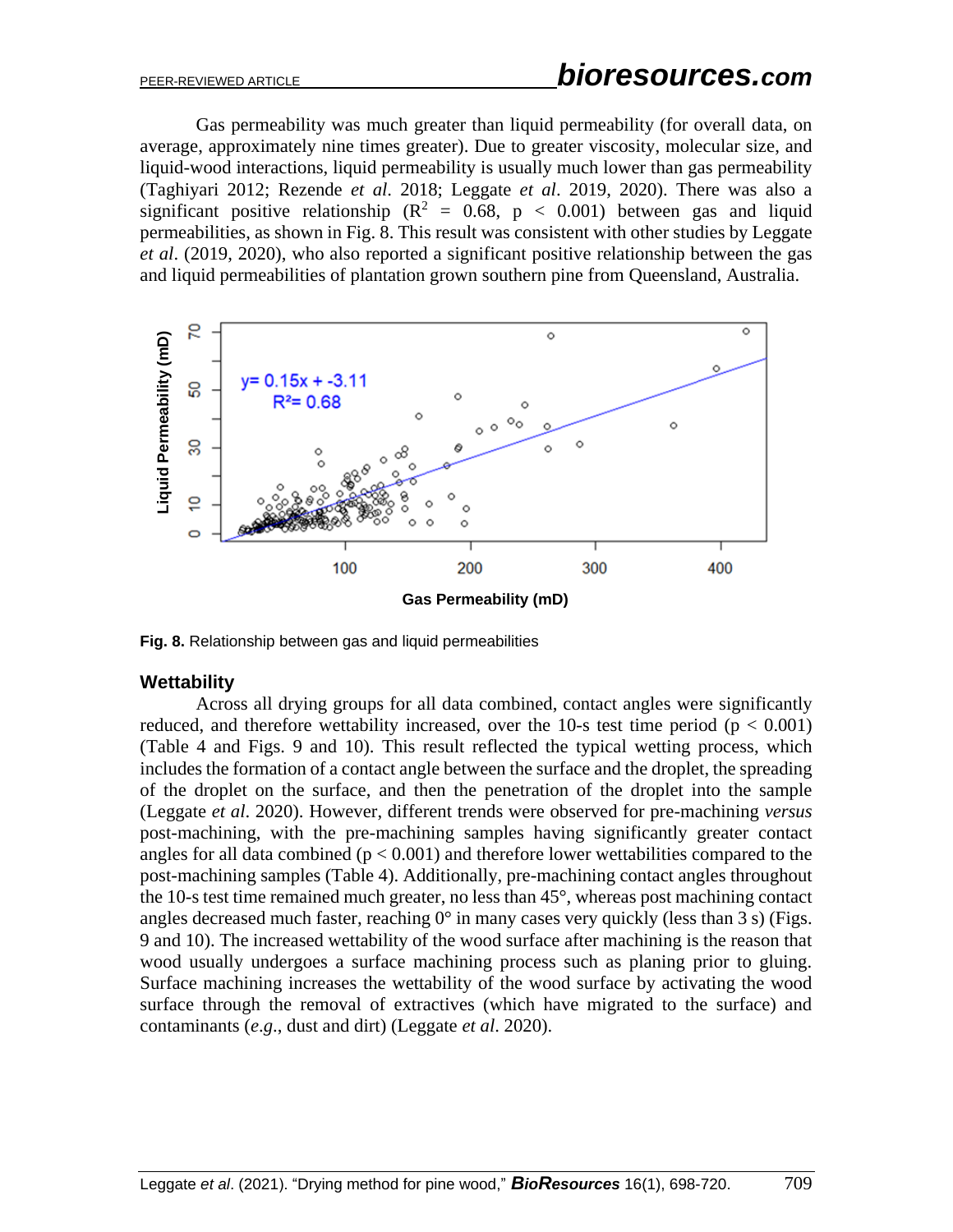| Drying Group     | Earlywood/Latewood | <b>Machining Stage</b> | Mean Contact<br>Angle $(°)$ * | Mean K-value |
|------------------|--------------------|------------------------|-------------------------------|--------------|
|                  |                    | Pre-machining          | 47 $(9)^{b}$                  | 0.15         |
| Continuous       | Earlywood          | Post-machining         | $0(0)^c$                      | 17.47        |
|                  | Latewood           | Pre-machining          | 50 $(7)^{b}$                  | 0.15         |
|                  |                    | Post-machining         | $8(14)^c$                     | 0.46         |
| High Temperature | Earlywood          | Pre-machining          | 48 $(5)^{b}$                  | 0.16         |
|                  |                    | Post-machining         | $0(0)^c$                      | 6.66         |
|                  | Latewood           | Pre-machining          | 62 $(11)^a$                   | 0.12         |
|                  |                    | Post-machining         | $5(8)^c$                      | 0.58         |
| Low Temperature  | Earlywood          | Pre-machining          | 45 (10) <sup>b</sup>          | 0.18         |
|                  |                    | Post-machining         | $0(0)^c$                      | 12.43        |
|                  |                    | Pre-machining          | 66 $(16)^a$                   | 0.08         |
|                  | Latewood           | Post-machining         | $7(12)^{c}$                   | 0.61         |

Note: Means followed by the same letter in the same column are not significantly different (0.05). \* Standard deviations are presented in parentheses.

The contact angles of earlywood were overall significantly lower than those of latewood for both the pre- and post-machining groups ( $p < 0.01$  for pre-machining;  $p <$ 0.05 for post-machining). This result was in accordance with another recent study on southern pine by Leggate *et al*. (2020) and also other studies showing that pine earlywood has greater wettability and is easier to glue compared to latewood (Herczeg 1965; Hse 1968; Scheikl and Dunky 1998). The greater wettability of earlywood is related to its lower density, greater tracheid lumen diameters, and greater porosity compared to latewood (Scheikl and Dunky 1998; Frihart 2013).



**Fig. 9.** Change in contact angle with time for earlywood: before and after surface machining (CD= Continuous Drying; HTD=High Temperature Drying; LTD=Low Temperature Drying)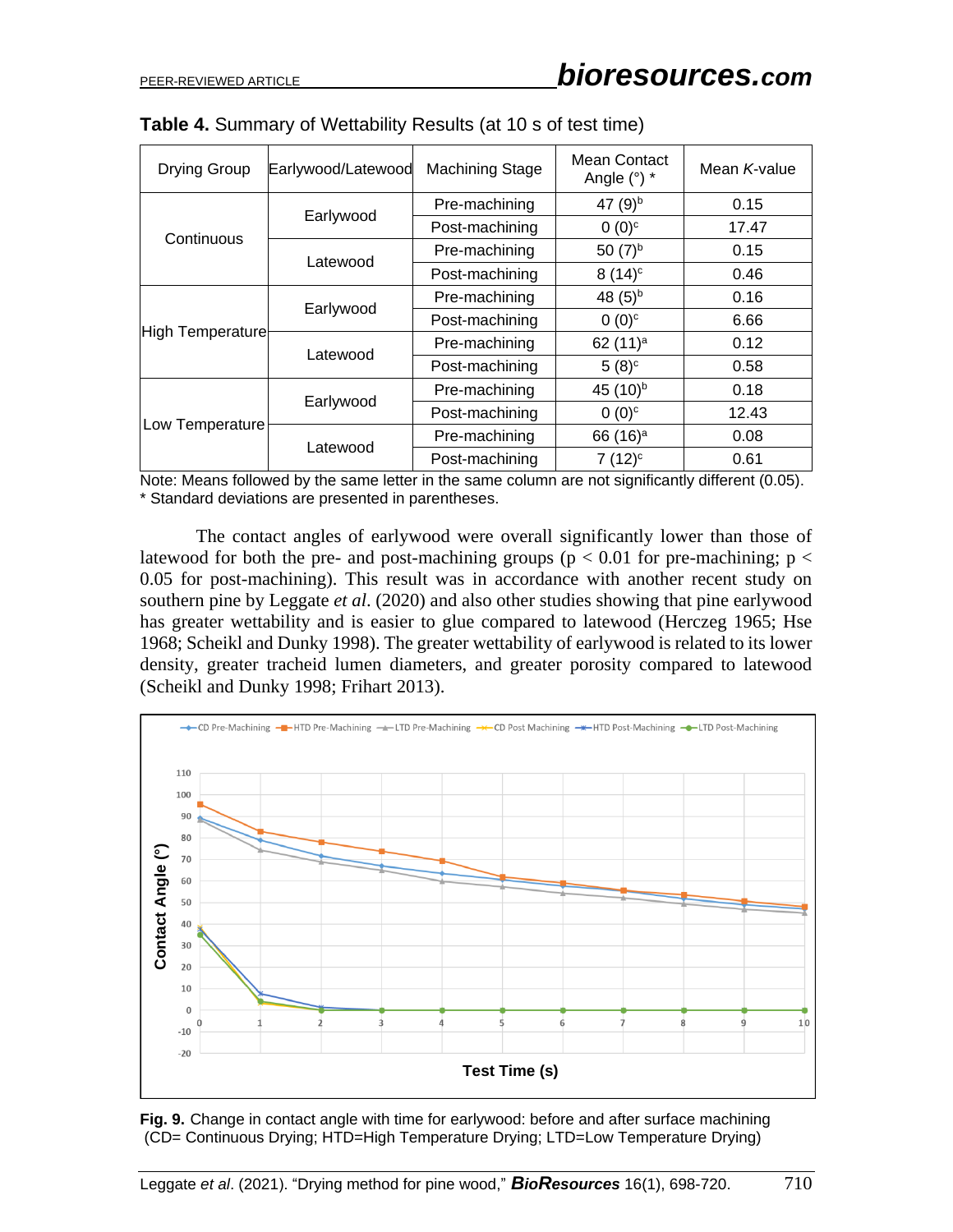

**Fig. 10.** Change in contact angle with time for latewood: before and after surface machining (CD= Continuous Drying; HTD=High Temperature Drying; LTD=Low Temperature Drying)

In terms of drying group differences in wettability based on contact angle data, the trends were different for earlywood and latewood and for pre- and post-machining. For pre-machining earlywood at 10 s of test time, the ranking of wettability results from greatest to lowest was as follows: low temperature drying, continuous drying, and high temperature drying. For post-machining earlywood at 10 s of test time, there were no differences between drying groups, with all drying groups reaching a mean contact angle of 0°. However, across the 10-s test time, the high temperature drying group remained at a greater contact angle for longer, compared to the low temperature and continuous drying groups (Fig. 9). The lower wettability of higher temperature dried wood is consistent with other studies, which have shown that wood surfaces that have been exposed to a high temperature condition (including higher temperature drying) can experience surface inactivation or reduced wettability (Sernek 2002; Šernek *et al*. 2004). The better wettability of continuous dried wood (for earlywood) compared to high temperature schedule dried wood is a positive finding for companies looking to convert from high temperature to continuous drying kilns. Positive relationships have been shown between wettability and improved bond quality (Sernek 2002; Aydin 2004; Hernández and Cool 2008; Kläusler *et al*. 2014). However, different trends for the effect of drying schedules on wettability were observed for latewood. For pre-machining latewood at 10 s of test time, the ranking of wettability results (based on contact angle data) from greatest to lowest was as follows: continuous drying, high temperature drying, and low temperature, with continuous drying resulting in significantly greater wettability compared to low and high temperature drying (Table 4 and Fig. 10). For post-machining latewood at 10 s of test time, the ranking of wettability results (based on contact angle data) from highest to lowest was as follows: high temperature drying, low temperature drying, and continuous drying (Table 4 and Fig.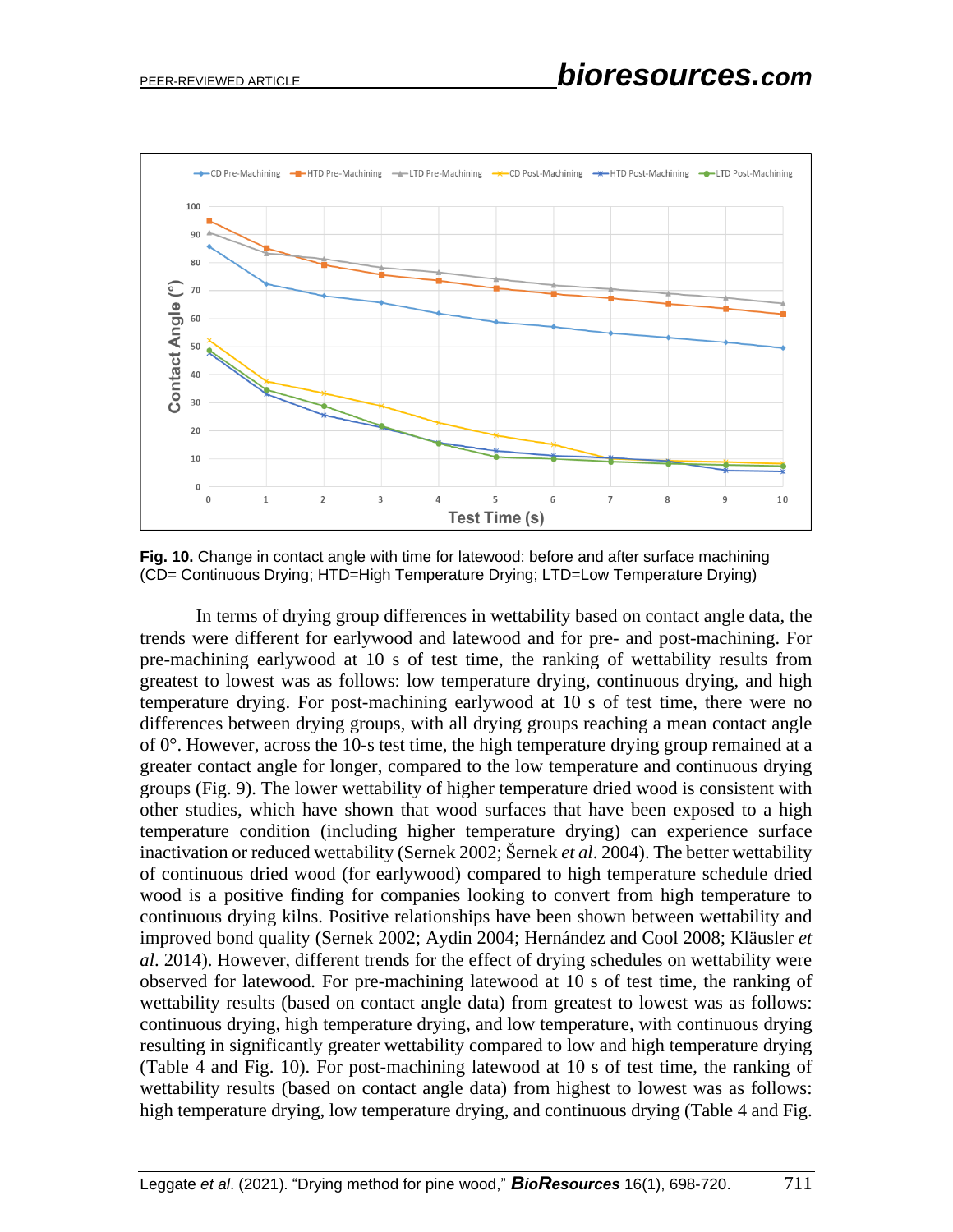10). However, the differences between the drying groups for post-machining latewood contact angles were not significant (Table 4).

The *K*-values shown in Table 4 represent the rate at which a liquid (in this case water) spreads and penetrates into the porous structure of wood (Huang *et al*. 2012; Leggate *et al*. 2020). By knowing the *K*-value, the spreading and penetration for a given liquid-solid system can be quantified and compared (Huang *et al*. 2012; Leggate *et al*. 2020). Greater *K*-values indicate that the contact angle reaches equilibrium more rapidly, and the liquid penetrates and spreads faster (increased wetting) (Huang *et al*. 2012; Leggate *et al*. 2020). The *K*-values were generally consistent with the contact angle data, with greater *K*-values (and therefore increased wettability of the surface) after surface machining. The *K*-values of earlywood were also greater than for latewood (Table 4). The *K*-value rankings for each drying group also matched the contact angle rankings with one exception: For postmachining latewood, low temperature drying produced a greater *K*-value compared to the other two drying groups.

## **Gluability**

Results for tensile shear strength of the lap shear samples are shown in Tables 5 and 6 and Fig. 11.

| Drying Group                            | Mean Tensile Shear Strength (N/mm <sup>2</sup> ) |
|-----------------------------------------|--------------------------------------------------|
| Low Temperature Drying Schedule         | 11.18 <sup>a</sup>                               |
| <b>Continuous Drying Schedule</b>       | 11.99 <sup>a</sup>                               |
| <b>High Temperature Drying Schedule</b> | 11 49 <sup>a</sup>                               |

**Table 5.** Summary of Tensile Shear Strength Results for Each Drying Group (Combined surface and core data)

Note: Means followed by the same letter in the same column are not significantly different (0.05).

**Table 6.** Summary of Tensile Shear Strength Results for Surface and Core of Each Drying Group

| Drying Group                                      | Surface or Core | Mean Tensile Shear Strength<br>(N/mm <sup>2</sup> ) |
|---------------------------------------------------|-----------------|-----------------------------------------------------|
| Low Temperature<br><b>Drying Schedule</b>         | Surface         | 12.24a                                              |
|                                                   | Core            | 10.13 <sup>b</sup>                                  |
| Continuous<br><b>Drying Schedule</b>              | Surface         | 12.11a                                              |
|                                                   | Core            | 11.87a                                              |
| <b>High Temperature</b><br><b>Drying Schedule</b> | Surface         | $11.23^{ab}$                                        |
|                                                   | Core            | 11 $74^{ab}$                                        |

Note: Means followed by the same letter in the same column are not significantly different (0.05).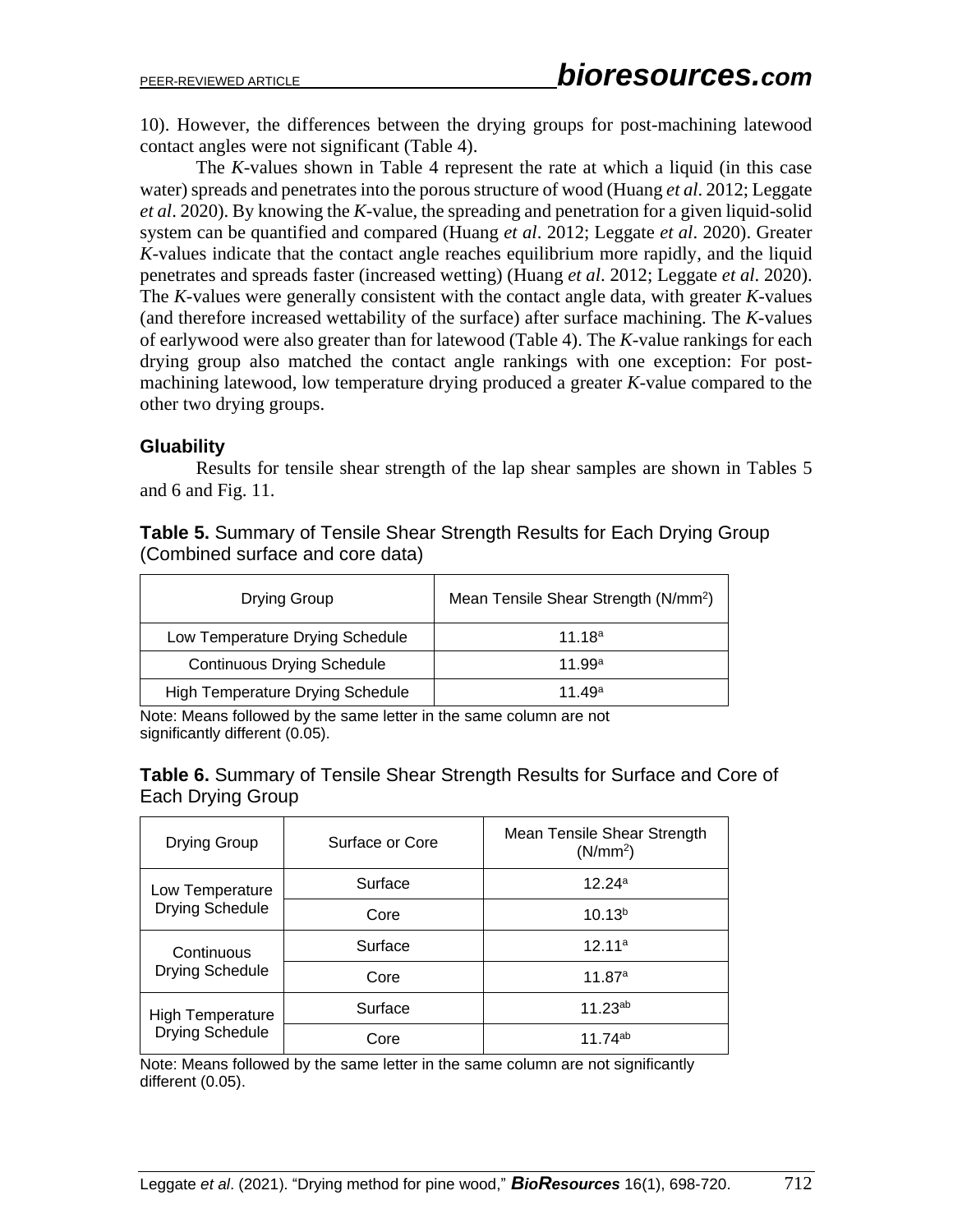

**Fig. 11.** Tensile shear strength results of lap shear samples from each drying group (CD= Continuous Drying; HTD=High Temperature Drying; LTD=Low Temperature Drying)

As shown in Table 5, for combined surface and core data, there was no significant effect of drying type on the tensile shear strength of lap shear samples. However, the continuous drying group had the greatest mean tensile shear strength. Differences between surface and core samples were not significant with the exception of the low temperature drying group, where the surface samples had a significantly greater shear strength than the core samples (Table 6). This result could possibly be caused by greater resin content in the core compared to the surface of low temperature dried wood, where the resins may not have been mobilised towards the surface due to the low temperatures used. However, resin content and distribution were not assessed in this study.

#### **Treatability**

Results for copper penetration and preservative uptake are shown in Tables 7 and 8 and in Figs. 12 and 13. As shown in Table 7, for combined surface and core samples, the continuous drying schedule resulted in significantly greater preservative uptake compared to the other two drying groups and significantly greater copper penetration compared to low temperature drying. There was no significant difference between continuous drying and high temperature drying for copper penetration. The lowest mean preservative uptake and copper penetration resulted from low temperature drying. Table 8 shows that within drying groups there were no significant differences between surface and core samples in preservative uptake and copper penetration. However, with the exception of the continuous drying group, surface samples had greater mean preservative uptake and copper penetration compared to core samples. The greater treatability of the surface samples in the low temperature and high temperature dried groups is most likely related to the greater frequency of surface checking observed in these samples, which would increase the number and size of pathways for fluid flow through the samples. The surface samples also had the greatest permeability (discussed above). However, apart from this similarity, the rankings for permeability (mean values) for the three different drying groups did not match the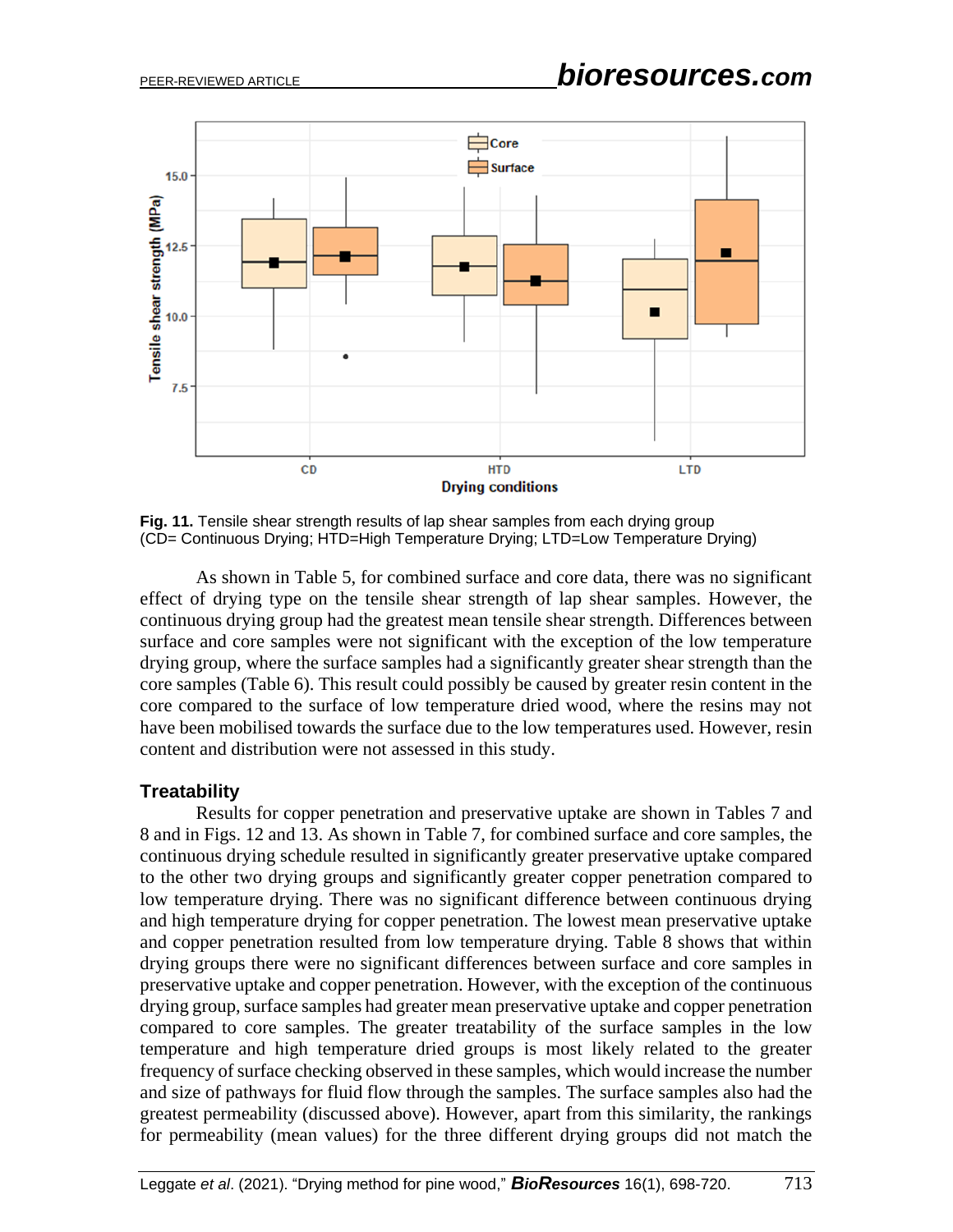rankings for mean preservative uptake and copper penetration. For example, low temperature drying resulted in the greatest mean gas and liquid permeabilities but the lowest mean preservative uptake and copper penetration.

**Table 7.** Summary of Results for Copper Penetration and Preservative Uptake for Each Drying Group for Combined Surface and Core Data

| Drying Group                               | Mean Copper Penetration Area<br>(%) | Mean Preservative Uptake<br>(L/m <sup>3</sup> ) |
|--------------------------------------------|-------------------------------------|-------------------------------------------------|
| Low Temperature<br><b>Drying Schedule</b>  | 7.49 <sup>b</sup>                   | 155.53 <sup>b</sup>                             |
| Continuous<br><b>Drying Schedule</b>       | $14.8^{\rm a}$                      | 199.08 <sup>a</sup>                             |
| <b>High Temperature</b><br>Drying Schedule | 14.47ª                              | $172.35^{b}$                                    |

Means followed by the same letter in the same column are not significantly different (0.05).

**Table 8.** Summary of Results for Copper Penetration and Preservative Uptake for Surface and Core Samples for Each Drying Group

| <b>Drying Group</b>                        | Surface or Core | Mean Copper Penetration<br>Area $(%)$ | Mean Preservative Uptake<br>(L/m <sup>3</sup> ) |
|--------------------------------------------|-----------------|---------------------------------------|-------------------------------------------------|
| Low Temperature<br><b>Drying Schedule</b>  | Surface         | 7.54 <sup>b</sup>                     | $161.8^{bc}$                                    |
|                                            | Core            | 7.43 <sup>b</sup>                     | 148.86c                                         |
| Continuous<br><b>Drying Schedule</b>       | Surface         | $13.4^a$                              | 198.72a                                         |
|                                            | Core            | 16.31a                                | 199.48a                                         |
| <b>High Temperature</b><br>Drying Schedule | Surface         | 16 <sup>a</sup>                       | $190.89^{ab}$                                   |
|                                            | Core            | 13.09a                                | $155.66^{bc}$                                   |

Means followed by the same letter in the same column are not significantly different (0.05).

Usually, permeability is regarded as closely related to treatability; however, some studies have shown that this is not always the case (Prak 1970). Prak (1970) explained that high permeability values indicate that fluid or gas passage through the wood is easy, but they do not necessarily mean that all voids are filled readily with a fluid—some portion of the specimen may be even almost inaccessible, while the whole specimen appears highly permeable. Another reason for the finding of a limited relationship between permeability and treatability in the current study is that only radial permeability was measured, whereas the treatability results reflect liquid movement into the wood in all directions. The results for treatability better matched the expected results based on other studies, compared to the permeability results. As explained above, many studies have reported lower treatability and permeability with wood that has been low temperature dried compared to wood that has been high temperature dried. Differences in treatability and permeability between the drying groups are likely explained by the effects of the different drying conditions on wood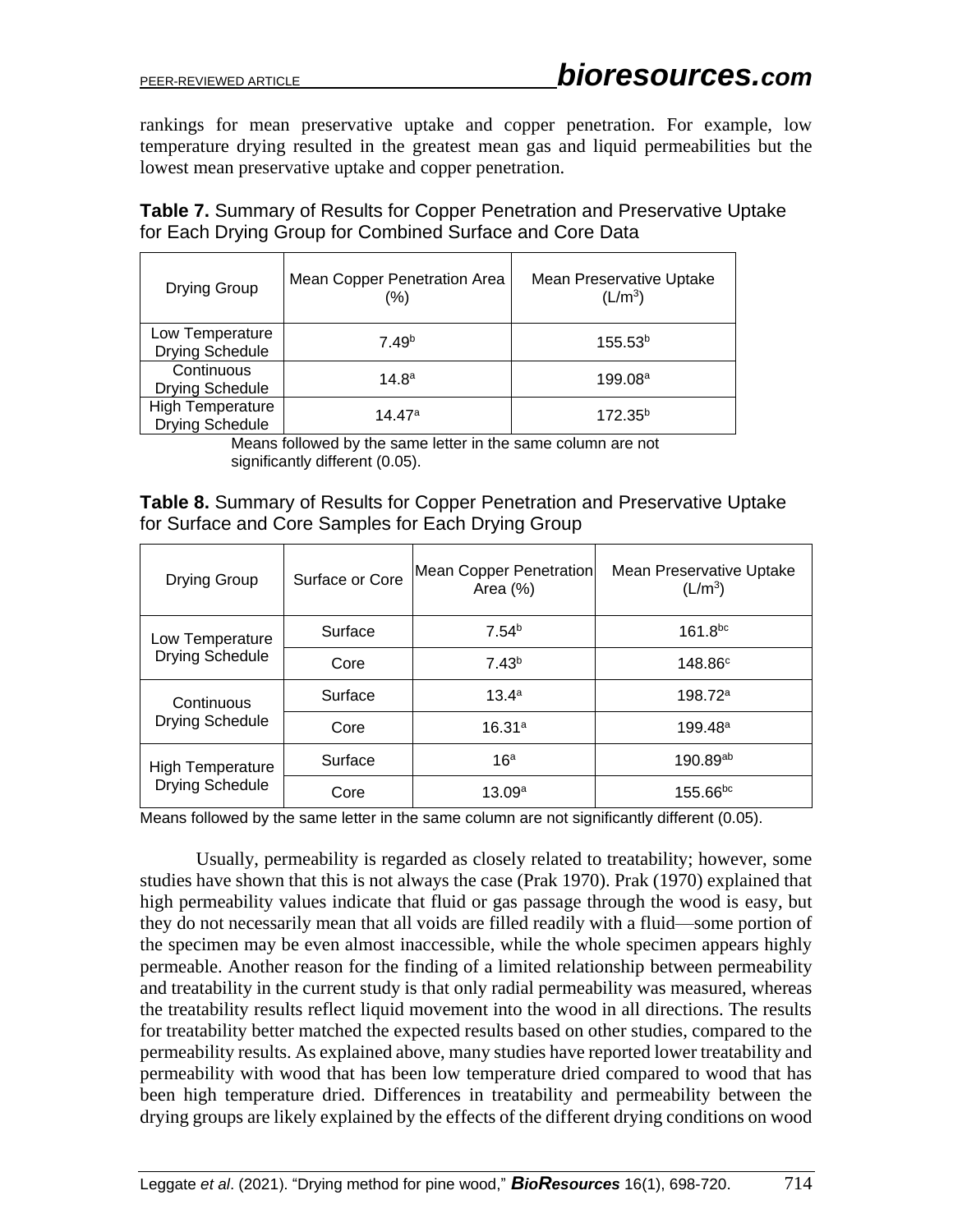anatomical structure, including the presence of interstitial spaces and micro-checks, 2) pit aspiration and integrity of pit membranes and cell walls, and 3) wood resin distribution. Further studies into the differences between the three different drying types in terms of their effects on wood anatomy and resin distribution would likely help to elucidate the reasons for the differences in permeability and treatability.



Fig. 12. Copper penetration in surface and core samples of each drying group (CD= Continuous Drying; HTD=High Temperature Drying; LTD=Low Temperature Drying)



**Fig. 13.** Preservative uptakes in surface and core samples of each drying group (CD= Continuous Drying; HTD=High Temperature Drying; LTD=Low Temperature Drying)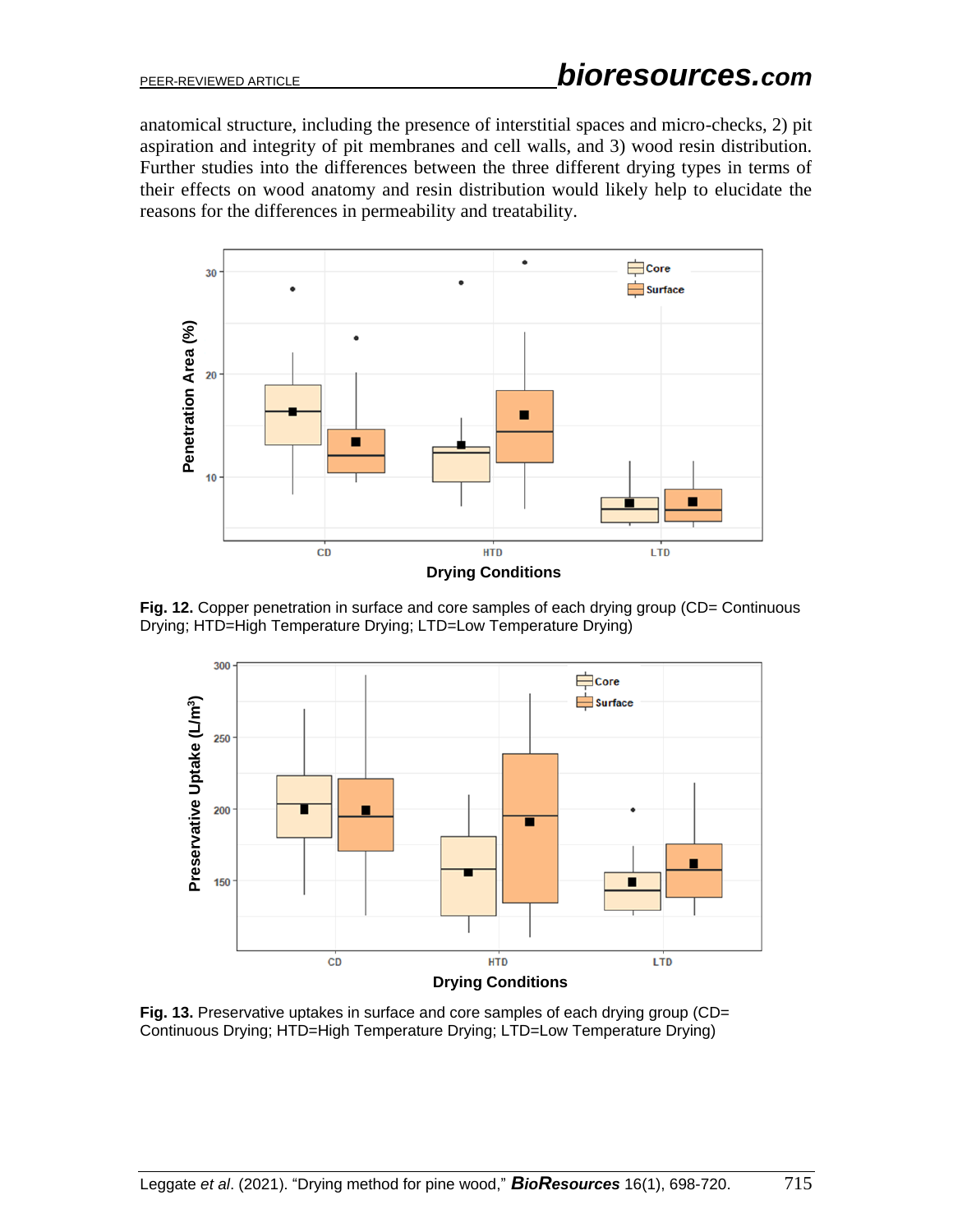# **CONCLUSIONS**

- 1. For combined surface and core assessments, the greatest mean gas and liquid radial permeabilities were exhibited by the low temperature drying group, followed by the continuous drying group, and then the high temperature drying group, which exhibited the lowest mean gas and liquid radial permeabilities. However, the differences between the groups in gas radial permeability were not significant. For combined surface and core assessments, the high temperature drying resulted in significantly lower liquid radial permeability compared to low temperature drying; however, there were no significant differences in liquid radial permeability between low temperature drying and continuous drying or between continuous drying and high temperature drying. In most cases, surface samples had greater gas and liquid radial permeabilities compared to core samples. This result could be attributed to the greater incidence of surface checking in the surface samples. There was a significant positive relationship between gas and liquid radial permeabilities.
- 2. Surface machining significantly increased the wood wettability, and earlywood had significantly greater wettability than latewood. Rankings in wettability between drying groups varied with pre- and post-machining, as well as for earlywood and latewood. Comparing post-machining *K*-values for earlywood, continuous drying resulted in greater wettability compared to high temperature drying and low temperature drying. However, for post-machining latewood, the low temperature drying schedule resulted in the greatest wettability.
- 3. The highest tensile shear strength for lap shear samples resulted from the continuous drying schedule; however, differences between drying groups were not significant.
- 4. For treatability, continuous drying resulted in greater preservative uptake and copper penetration compared to the high temperature and low temperature drying schedules, although there was no significant difference in copper penetration between the continuous and high temperature drying schedules.
- 5. Overall, the results revealed better outcomes for the continuous drying schedule compared to the high temperature drying schedule for permeability, wettability, gluability, and treatability. This result is encouraging for companies looking to switch from drying with conventional high temperature batch kilns to continuous drying kilns.

# **ACKNOWLEDGMENTS**

The authors are particularly grateful for the technical support of Mrs. Rica Minnett, Mr. Stuart Meldrum, Mr. Andrew Outhwaite, Mr. Chuang Miao, Mr. Jack Dorries, and Dr. Maryam Shirmohammadi with the preparation, processing, and testing of wood samples. Kerri Chandra is thanked for her assistance with statistical analysis. Mr. Tomas Leggate is acknowledged for his assistance with diagram preparation. The support provided by the Queensland Government, Department of Agriculture and Fisheries (DAF), through the provision of the unique facilities located at the Salisbury Research Facility is acknowledged as critical to facilitate studies of this nature. The authors are also grateful to Hyne Timber, in particular Dr. Henri Bailleres, for the supply of the timber for this project. Mr. Rod Vella from Jowat Universal Adhesives Australia Pty Ltd is also thanked for the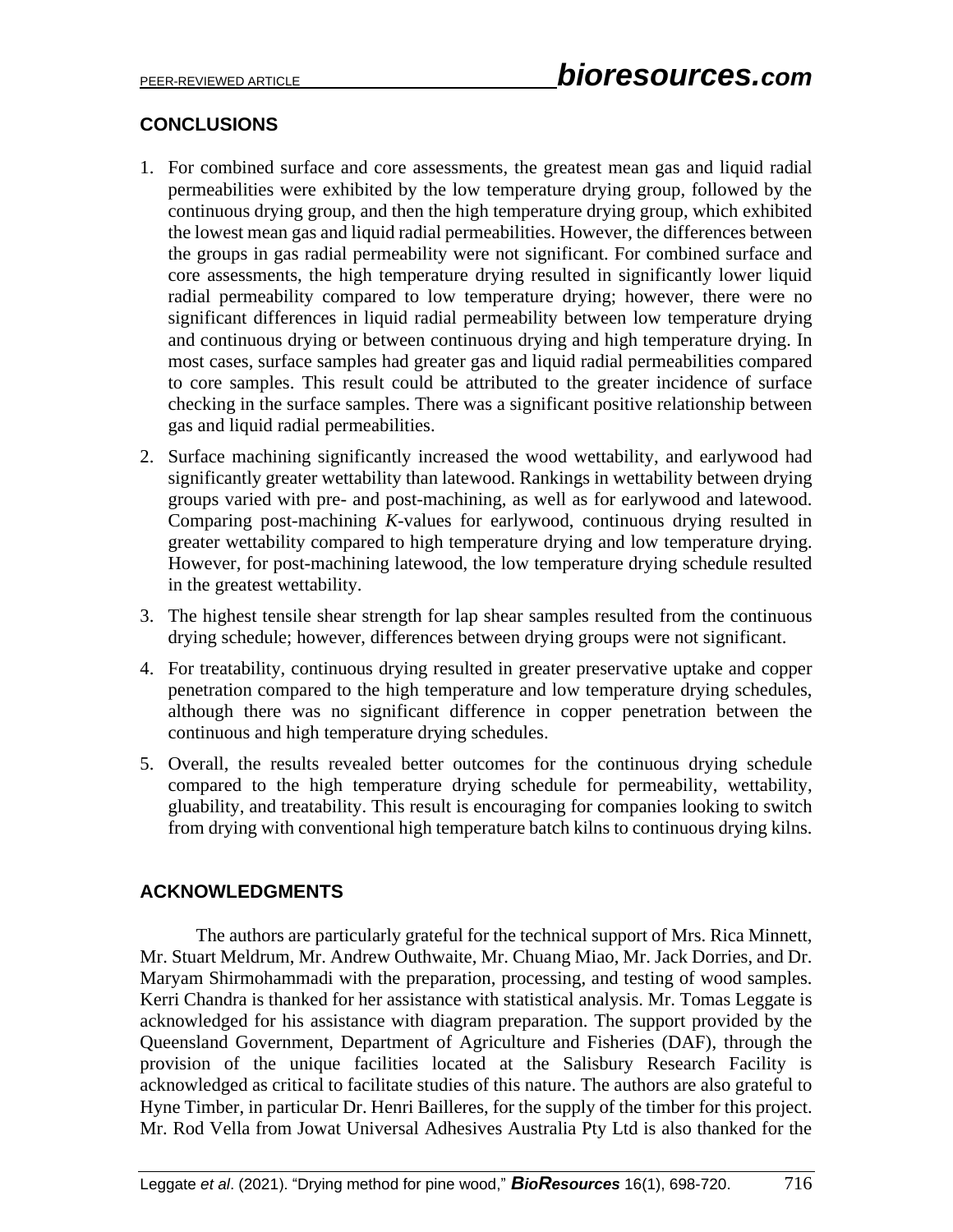provision of the adhesives used in the study. The authors also acknowledge the Australian Research Council and the Centre for Future Timber Structures for the funding support provided for this research.

# **REFERENCES CITED**

- Ahmed, S. A., Sehlstedt-Persson, M., Karlsson, O., and Morén, T. (2012). "Uneven distribution of preservative in kiln-dried sapwood lumber of Scots pine: Impact of wood structure and resin allocation," *Holzforschung* 66(2), 251-258. DOI: 10.1515/HF.2011.126
- Ahmed, S. A., Hansson, L., and Morén, T. (2013). "Distribution of preservatives in thermally modified Scots pine and Norway spruce sapwood," *Wood Science and Technology* 47, 499-513. DOI: 10.1007/s00226-012-0509-4
- AS/NZS 1605.2 (2018). "Methods for sampling and analyzing timber preservatives and preservative-treated timber. Part 2: Determination of preservative penetration by spot test," Standards Australia, Sydney, Australia.
- Aydin, İ. (2004). "Activation of wood surfaces for glue bonds by mechanical pretreatment and its effects on some properties of veneer surfaces and plywood panels," *Applied Surface Science* 233(1-4), 268-274. DOI: 10.1016/j.apsusc.2004.03.230
- Bamber, R. K. (1972). "The formation and permeability of interstitial spaces in the sapwood of some *Pinus* species," *Journal of the Institute of Wood Science* 6(2), 36- 38.
- Baty, F., Ritz, C., Charles, S., Brutsche, M., Flandrois, J.-P., and Delignette-Muller, M.- L. (2015). "A toolbox for nonlinear regression in R: The package nlstools," *Journal of Statistical Software* 66(5), 1-21. DOI: 10.18637/jss.v066.i05
- Booker, R. E. (1990). "Changes in transverse wood permeability during the drying of *Dacrydium cupressinum* and *Pinus radiata*," *New Zealand Journal of Forestry Science* 20(2), 231-244
- Booker, R. E., and Evans, J. M. (1994). "The effect of drying schedule on the radial permeability of *Pinus radiata* D. Don," *Holz als Roh- und Werkstoff* 52, 150-156. DOI: 10.1007/BF02615211
- BS EN 205 (2016). "Adhesives. Wood adhesives for non-structural applications. Determination of tensile shear strength of lap joints," British Standards Institution, London, UK.
- Burch, C. P. (2015). *Adhesion Fundamentals in Spotted Gum (*Corymbia *spp.)*, Master's Thesis, Virginia Polytechnic Institute and State University, Blacksburg, VA, USA.
- Comstock, G. L. (1968). *Physical and Structural Aspects of the Longitudinal Permeability of Wood*, Ph.D. Dissertation, State University of New York, Syracuse, NY, USA.
- Fogg, P. J. (1968). *Longitudinal Air Permeability of Southern Pine Wood*, Ph.D. Dissertation, Louisiana State University, Baton Rouge, LA, USA.
- Friday Offcuts. (2011). "NZ's first operational continuous timber drying kiln," (https://fridayoffcuts.com/dsp\_article.cfm?id=435&aid=4374), Accessed 5 October 2020.
- Frihart, C. R. (2013). "Wood adhesion and adhesives," in: *Handbook of Wood Chemistry and Wood Composites*, 2nd Edition, R. M. Rowell (ed.), CRC Press, Boca Raton, FL, USA. DOI: 10.1201/b12487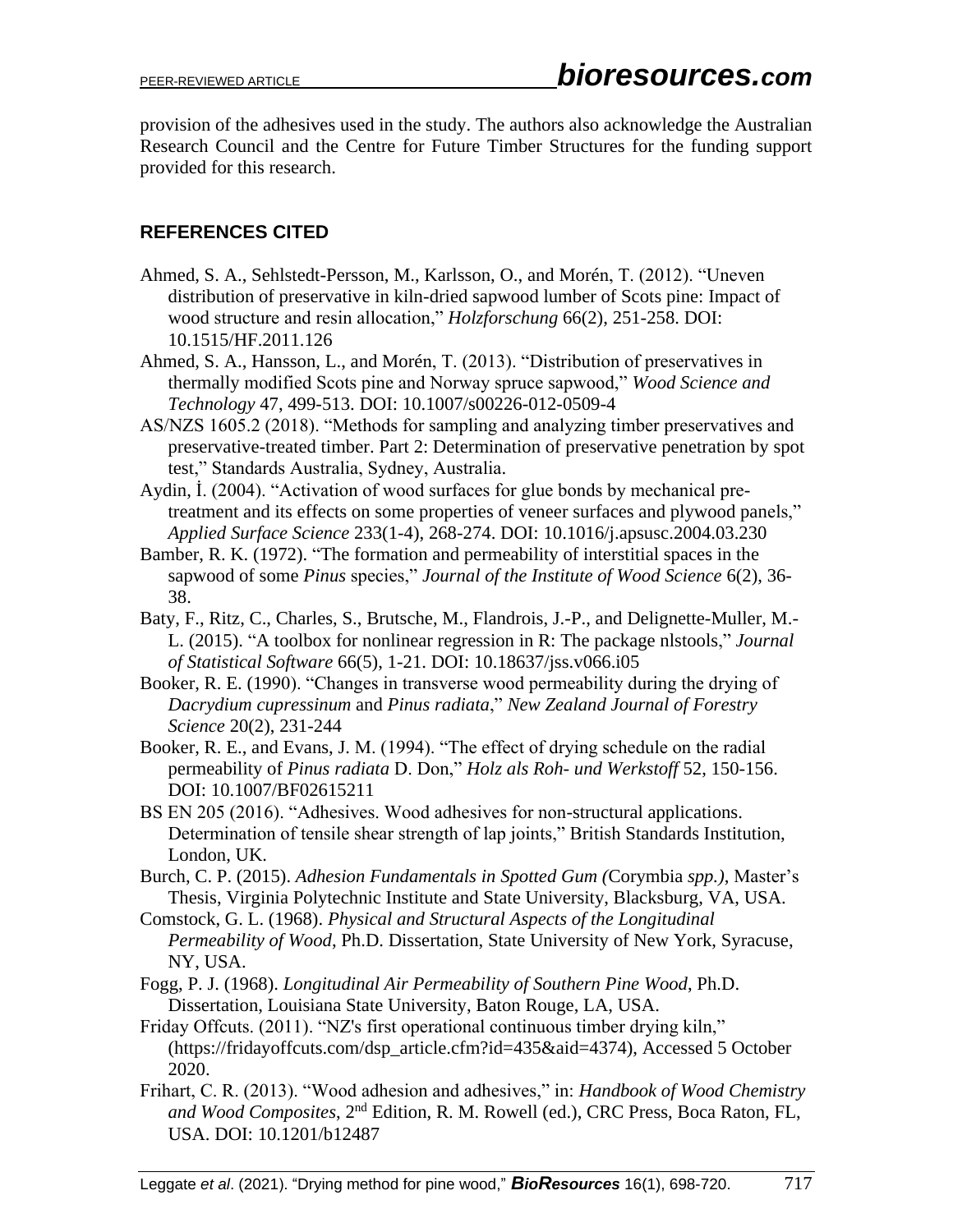Hansmann, C., Gindl, W., Wimmer, R., and Teischinger, A. (2002). "Permeability of wood - A review," *Wood Research* 47(4), 1-16.

Herczeg, A. (1965). "Wettability of wood," *Forest Products Journal* 15, 499-505.

- Hernández, R. E., and Cool, J. (2008). "Evaluation of three surfacing methods on paper birch wood in relation to water- and solvent-borne coating performance," *Wood and Fiber Science* 40(3), 459-469.
- Hovanec, D. (2015). *Effect of Wood Characteristics on Adhesive Bond Quality of Yellowpoplar for Use in Cross-laminated Timbers*, Master's Thesis, West Virginia University, Morgantown, WV, USA.
- Hse, C. Y. (1968). "Gluability of southern pine earlywood and latewood," *Forest Products Journal* 18(12), 32-36.
- Huang, X., Kocaefe, D., Boluk, Y., Kocaefe, Y., and Pichette, A. (2012). "Effect of surface preparation on the wettability of heat-treated jack pine wood surface by different liquids," *European Journal of Wood and Wood Products* 70, 711-717. DOI: 10.1007/s00107-012-0605-z
- Jewell, R., Mitchell, P. H., and Kutscha, N. P. (1990). "Species effects on the penetration of CCA in southern pine lumber," *Proceedings of the Annual Meeting of the American Wood Preservers' Association* 6(86), 22-30.
- Kläusler, O, Rehm, K., Elstermann, F., and Niemz, P. (2014). "Influence of wood machining on tensile shear strength and wood failure percentage of one-component polyurethane bonded wooden joints after wetting," *International Wood Products Journal* 5(1), 18-26. DOI: 10.1179/2042645313Y.0000000039
- Kučerová, I. (2012). "Methods to measure the penetration of consolidant solutions into 'dry' wood," *Journal of Cultural Heritage* 13(3), S191-S195. DOI: 10.1016/j.culher.2012.04.012
- Kumar, C., and Redman, A. (2019). *Impact of Continuous Drying on Key Production and Performance Criteria of Engineered Wood Structural Elements*, Literature review, Department of Agriculture and Fisheries, Queensland, Australia.
- Lamour, G., Hamraoui, A., Buvailo, A., Xing, Y., Keuleyan, S., Prakash, V., Eftekhari-Bafrooei, A., and Borguet, E. (2010). "Contact angle measurements using a simplified experimental setup," *Journal of Chemical Education* 87(12), 1403-1407. DOI: 10.1021/ed100468u
- Lande, S., Høibø, O., and Larnøy, E. (2010). "Variation in treatability of Scots pine (*Pinus sylvestris*) by the chemical modification agent furfuryl alcohol dissolved in water," *Wood Science and Technology* 44, 105-118.DOI:10.1007/s00226-009-0272-3
- Lebow, S., Hatfield, C., and Halverson, S. (2006). "Effect of source, drying method and treatment schedule on treatability of red pine," in: *Proceedings: One Hundred Second Annual Meeting of the American Wood-preservers' Association*, Austin, TX, USA, pp. 39-43.
- Lee, M.-G., Lu, J., Jiang, J., and Kang. H.-Y. (2008). "Effect of drying methods on longitudinal liquid permeability of Korean pine (*Pinus koraiensis* Sieb.et Zucc.)," *Mokchae Konghak* 36(5), 49-55.
- Leggate, W., McGavin, R. L., Miao, C., Outhwaite, A, Chandra, K., Dorries, J., Kumar, C., and Knackstedt, M. (2020). "The influence of mechanical surface preparation methods on southern pine and spotted gum wood properties: Wettability and permeability," *BioResources* 15(4), 8554-8576. DOI: 10.15376/biores.15.4.8554- 8576
- Leggate, W., Redman, A., Wood, J., Bailleres, H., and Lee, D. J. (2019). "Radial

Leggate *et al*. (2021). "Drying method for pine wood," *BioResources* 16(1), 698-720. 718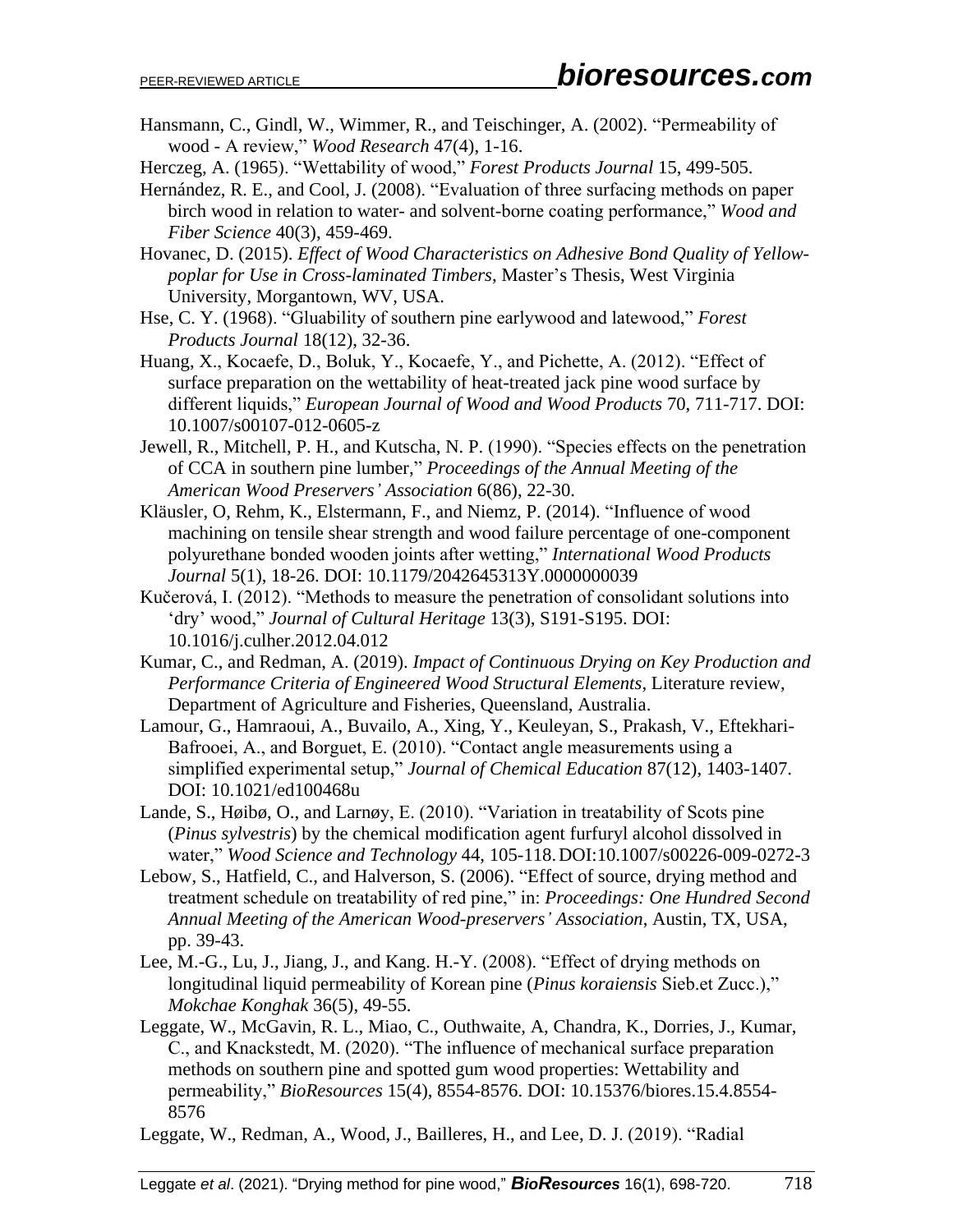permeability of the hybrid pine (*Pinus elliottii* × *Pinus caribaea*) in Australia," *BioResources* 14(2), 4358-4372. DOI: 10.15376/biores.14.2.4358-4372.

- Milota, M. R., Tschernitz, J. L., Verrill, S. P., and Mianowski, T. (1995). "Gas permeability of plantation loblolly pine," *Wood and Fiber Science* 27(1), 34-40.
- Navickas, P., Karpavičiūtė, S., and Albrektas, D. (2015). "Effect of heat treatment on wettability and MOE of pine and spruce wood," *Materials Science* 21(3), 400-404. DOI: 10.5755/j01.ms.21.3.7304.
- Oliveira, L., and Lazarescu, C. (2018). *Continuous Drying of Softwood Dimension Lumber (Progress Report)*, FPInnovations, Vancouver, Canada.
- Prak, A. L. (1970). "Unsteady-state gas permeability of wood," *Wood Science and Technology* 4, 50-69. DOI: 10.1007/BF00356237
- Qin, Z., Gao, Q., Zhang, S., and Li, J. (2014). "Surface free energy and dynamic wettability of differently machined poplar woods," *BioResources* 9(2), 3088-3103. DOI: 10.15376/biores.9.2.3088-3103
- Redman, A. L. (2017). *Modelling of Vacuum Drying of Australian Hardwood Species*, Ph.D. Dissertation, Queensland University of Technology, Brisbane, Australia.
- Rezende, R. N., Lima, J. T., de Ramos e Paula, L. E., Hein, P. R. G., and da Silva, J. R. M. (2018). "Wood permeability in *Eucalyptus grandis* and *Eucalyptus dunnii*," *Floresta e Ambiente* 25(1). DOI: 10.1590/2179-8087.022815
- River, B. H., Vick, C. B., and Gillespie, R. H. (1991). "Wood as an adherend," in: *Treatise on Adhesion and Adhesives: Volume 7*, J. D. Minford (ed.), Marcel Dekker, Inc., New York, NY, USA, pp. 1-230.
- Scheikl, M., and Dunky, M. (1998). "Measurement of dynamic and static contact angles on wood for the determination of its surface tension and the penetration of liquids into the wood surface," *Holzforschung* 52(1), 89-94. DOI: 10.1515/hfsg.1998.52.1.89
- Schneider, C. A., Rasband, W. S., and Eliceiri, K. W. (2012). "NIH Image to ImageJ: 25 years of image analysis," *Nature Methods* 9(7), 671-675. DOI: 10.1038/nmeth.2089
- Sernek, M. (2002). *Comparative Analysis of Inactivated Wood Surfaces*, Ph.D. Dissertation, Virginia Polytechnic Institute and State University, Blacksburg, VA, USA.
- Šernek, M., Kamke, F. A., and Glasser, W. G. (2004). "Comparative analysis of inactivated wood surfaces," *Holzforschung* 58(1), 22-31. DOI: 10.1515/HF.2004.004
- Shi, S. Q., and Gardner, D. J. (2001). "Dynamic adhesive wettability of wood," *Wood and Fiber Science* 33(1), 58-68.
- Siau, J. F. (1984). *Transport Processes in Wood*, Springer-Verlag, Berlin, Germany. DOI: 10.1007/978-3-642-69213-0
- Taghiyari, H. R. (2012). "Correlation between gas and liquid permeability in some nanosilver-impregnated and untreated hardwood," *Journal of Tropical Forest Science* 24(2), 249-255.
- Tarmian, A., Tajrishi, I. Z., Oladi, R., and Efhamisisi, D. (2020). "Treatability of wood for pressure treatment processes: A literature review," *European Journal of Wood and Wood Products* 78, 635-660. DOI: 10.1007/s00107-020-01541-w
- Tesoro, F. O. (1973). *Factors Affecting the Flow of Gas and Liquid through Softwoods and Hardwoods*, Ph.D. Dissertation, Louisiana State University, Baton Rouge, LA, USA.
- Tiemann, H. D. (1910). "The physical structure of wood in relation to its penetrability by preservative fluids," *American Railway Engineering and Maintenance-of-way Association Bulletin* 120, 359-375.